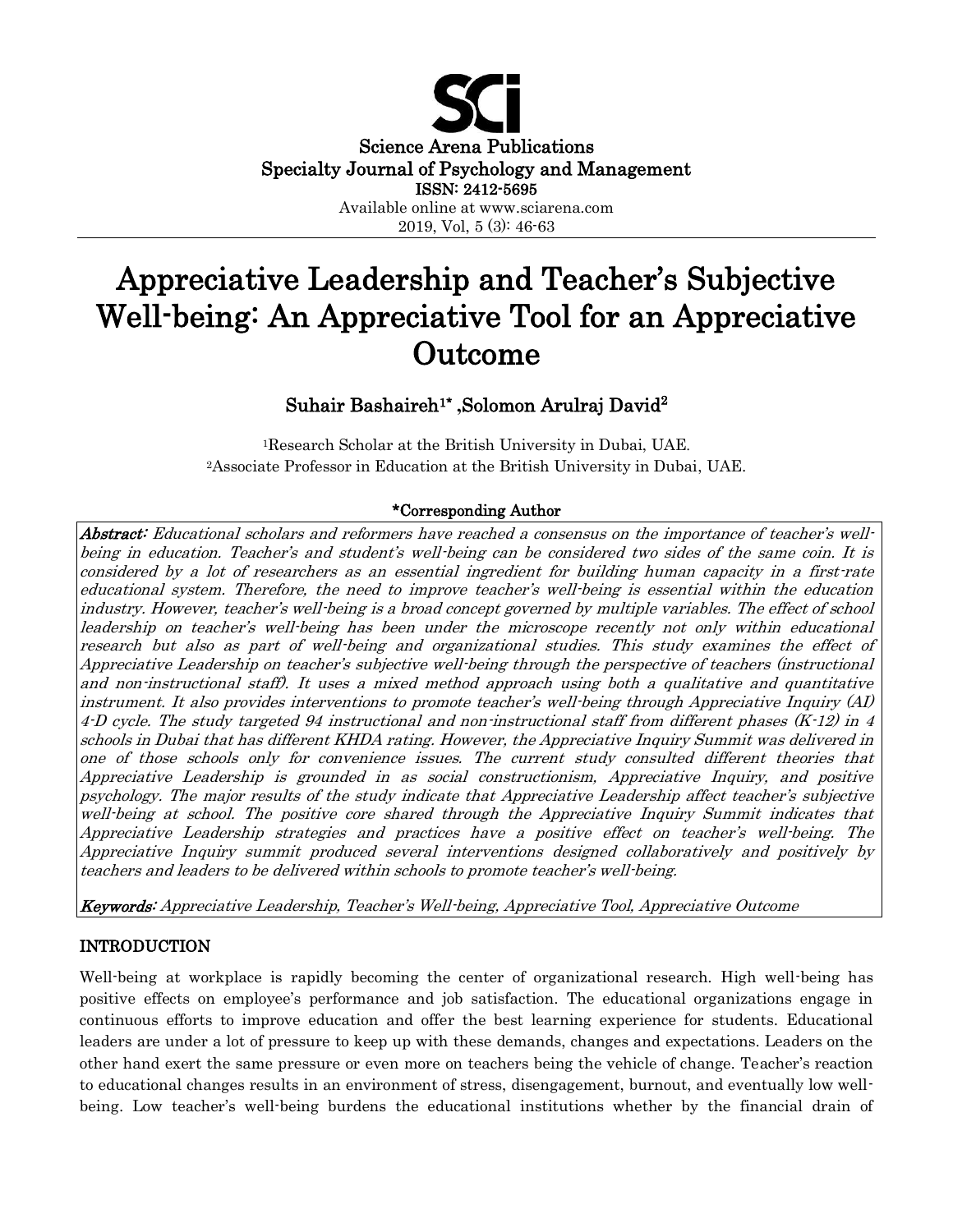recruiting and training new teachers due to a high turnover, or by affecting students' achievements and wellbeing. Previous research and studies investigated the relationship between leadership style, organizational growth and staff performance. This relationship is emphasized in educational institutions too where successful school leadership builds human capacity for developing the learning environment (Hallinger & Heck, 2010). Teacher's well-being is a key aspect in building capacity within schools. It affects school effectiveness and is reflected upon student's academic and psychological well-being. Hirsch et al. (2006) report that teacher's working conditions affect student's learning conditions. Sharrocks (2014) describes teaching as being a high stress occupation. This stress might negatively affect teacher's performance and the relationship with students. Teacher's high turnover level is an indicator of this stress and the unstable status of teachers within the educational organization. This instability can be a serious indicator of an underlying problem such as teacher's low well-being. Several observations and readings highlighted that teacher's well-being is vital for enhancing student's academic and emotional well-being. If schools want to enhance student's well-being, they must enhance teacher's well-being first.

Teacher's working conditions are influenced by different factors including the relationship with school leaders. In a report on teacher working conditions (2006), Hirsch et al. stated that teachers and school leaders view working conditions differently which might create a gap and eventually affect teacher's well-being. The need for a school leadership that bridge this gap is an important component to improve teacher's well-being. In Dubai, the average teacher's turnover ranges from 15 percent up to 60 percent in some schools compared to 3-5 percent in other countries (Absal, 2011). The Knowledge and Human Development Authority (KHDA) reports the statistic to be alarming as it could negatively affect the quality of education. Although many teachers are expatriates who come to UAE with a two-year contract, other factors still contribute to this high turnover rate. Teaching conditions and teachers' well-being can be considered as contributing factors to this serious phenomenon. The Knowledge and Human Development Authority (KHDA) in Dubai designed its first Dubai Students Wellbeing Census in 2017. The purpose of this census is to measure how students feel and think about their own well-being including their confidence, happiness and relationships (KHDA, 2018). UAE Vision 2021 National Agenda is keen on promoting happiness as one of the pillars of the National Agenda for a cohesive society. Knowing that our teachers are doing well is as important as knowing our students are doing well too. Teachers with low subjective well-being will struggle to be physically and psychologically available for the students. This will affect a second pillar in the UAE National Agenda which is developing a first-rate education system. The Adults@School Wellbeing Survey in 2018 is an attempt by the KHDA to raise the awareness to the importance of adult's wellbeing in education.

Some variables affecting teacher's working conditions, and accordingly their well-being, might be difficult to control as working hours, work load, and pay. However, the role of leadership needs to be highlighted as it can be developed and refined. Being grounded in social constructionism, positive psychology and Appreciative Inquiry, Appreciative Leadership emerges as a possible leadership style to create a relational school environment and enhance teacher's subjective well-being. Teaching is well-known to be a demanding stressful profession, and the above context adds to its complexity. Teacher's well-being should be an important priority to maximize the human capital and enhance education at schools. Research suggests teacher's well-being impacts student's academic outcome and well-being and is affected by the school's leadership. In a city that strives to have happy citizens and be among the best countries in the world, teacher's well-being is essential for schools to succeed and achieve a first-rate education and fulfill Dubai's vision and educational agenda.

Appreciative Leadership has the potential to change the behavioral pattern of a teacher. To obtain a clear picture about the relationship between teacher's well-being and appreciative leadership, this research intends to answer the following questions: How does appreciative leadership affect teacher's well-being? What are the strategies of appreciative leadership that affect teacher's well-being the most? Can Appreciative Inquiry be used to initiate positive organization change and enhance teacher's well-being? How can leaders improve teacher's well-being at schools?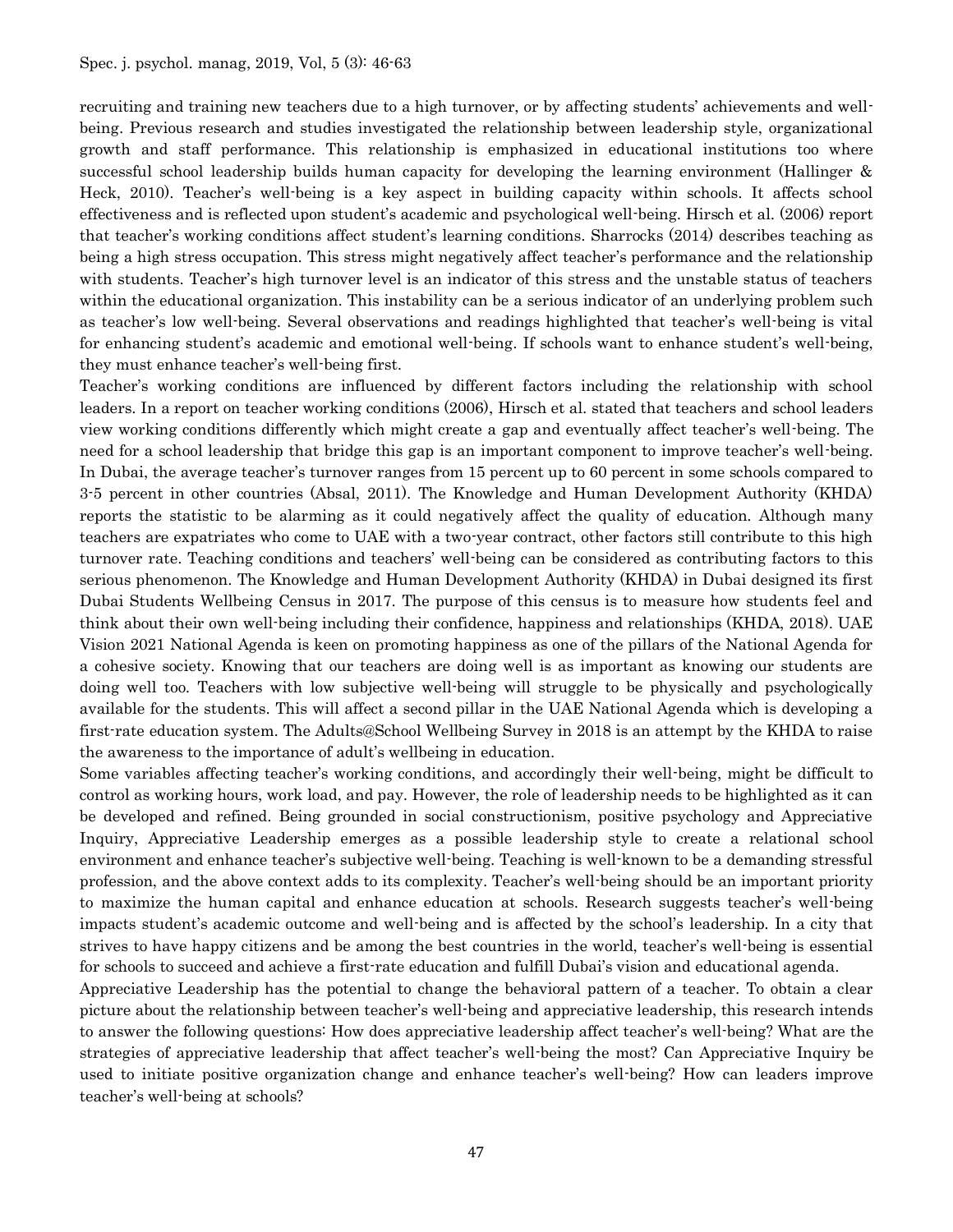#### Literature Review

Teacher's subjective well-being is affected by various variables and school leadership is considered as one. High teacher's subjective well-being increases the performance and effectiveness of schools by increasing student's academic attainment and psychological well-being. Appreciative Leadership is characterized by five strategies that generate a relational school environment. This leadership style highlights the strengths and turn the potential in individuals and systems into positive power. Therefore, it can be assumed that such outcomes support teacher's well-being and enhance it. Figure 1 highlights the framework for the conceptual analysis used in this study.



Figure 1: Conceptual Framework

Appreciative Leadership is grounded in generative theories and emphasizes a strength-based approach. The positive leadership approach builds a relational environment that promotes teacher's subjective well-being. Appreciative leadership is established on the foundation of Appreciative Inquiry. Donaldson and Ko (2010) mentioned that the organization is observed as a relationship that needs to be developed and explored as a team with some definite practice and purpose with individual thoughts and motivations. Appreciative leadership is a positive philosophy and worldview that is based on the belief that every person or team offers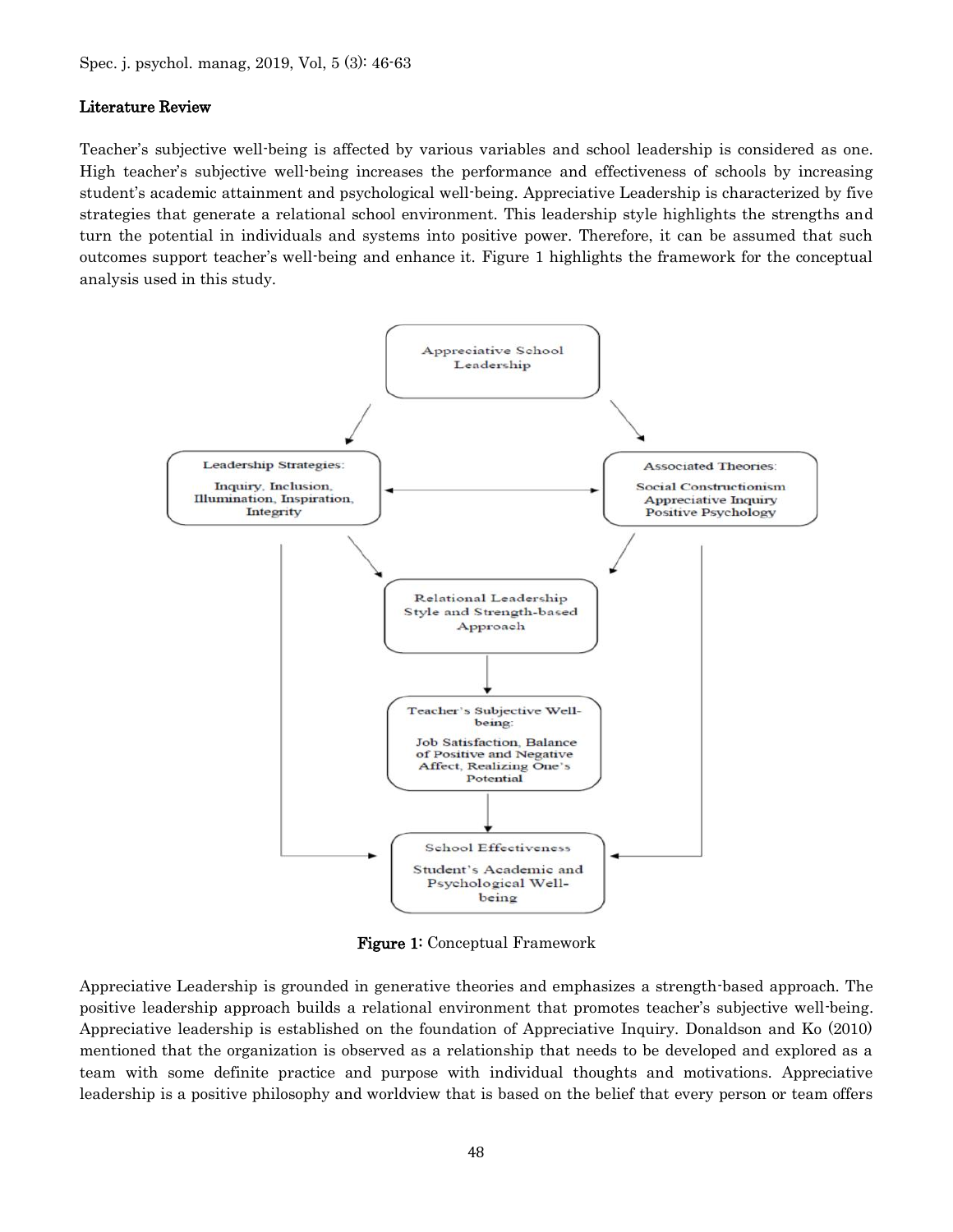a positive potential which needs to be identified, highlighted, appreciated and utilized as a catalyst to enhance performance in an organization (Bushe & Paranjpey, 2014).

Appreciative leaders normally collaborate with others and share their ideas and beliefs which is the opposite of being an authoritarian (Mills, Fleck & Kozikowski, 2013). Here, the success of the organization is mainly based on the strength that arises from everyone's involvement. Appreciative leadership is a "relational capacity which helps to mobilize the creative potential and turn it into positive powers" (Whitney, Trosten-Bloom & Rader 2010, p. 3) which helps to boost confidence. Appreciative leaders recognize potential which seeks to turn the positive powers into life-affirming results. It creates or offers waves of positivity with rippling outward change. Bushe (2005) emphasizes that the first transformation an appreciative leader would do is the intentional change of people "mindsets" to develop an appreciative one. Changing people's mindset is not an easy task that can happen in a short period of time, but rather a lifetime process that focuses on the right things happening rather than the wrong things. Appreciative Leadership does not only transform the mindset of people but also transforms the potential into positive power. Figure 2 highlights the five relational strategies used by appreciative leaders to drive positive change and power.



Figure 2: Five Core Strategies of Appreciative Leadership (Whitney, Trosten-Bloom & Rader 2010, p. 1)

**Inquiry:** The most powerful tool for appreciative leaders would be inquiry. Inquiry opens the door to a plethora of ideas, experiences, and information. The wisdom of inquiry is all about asking positive questions and diverting from the negative. Whitney, Trosten-Bloom and Rader (2010, p. 28) suggest that these positive questions "are compelling vehicles for empowerment, for fostering risk taking, and for guiding value-based performance". Appreciative leaders select the topics of positive questions carefully as they define what the organization will learn.

Illumination: Appreciative leaders love to share success stories to pave the way to a culture that celebrates high performance and strengths. This strategy "requires the willingness and the ability to see what works rather than what doesn't" (Whitney, Trosten-Bloom & Rader 2010, p.59). They usually attempt to find the "Best" of people, experiences, and institutions. They analyse these success stories to highlight what works. This creates an environment of learning, collaboration and high expectations. Research suggests that people who can connect between their strengths and organizational goals feel more inspired to perform.

Inclusion: Authoritarian leadership is no longer accepted by people. People are interested in leadership that welcomes different people along with their different emotions and backgrounds. People are interested in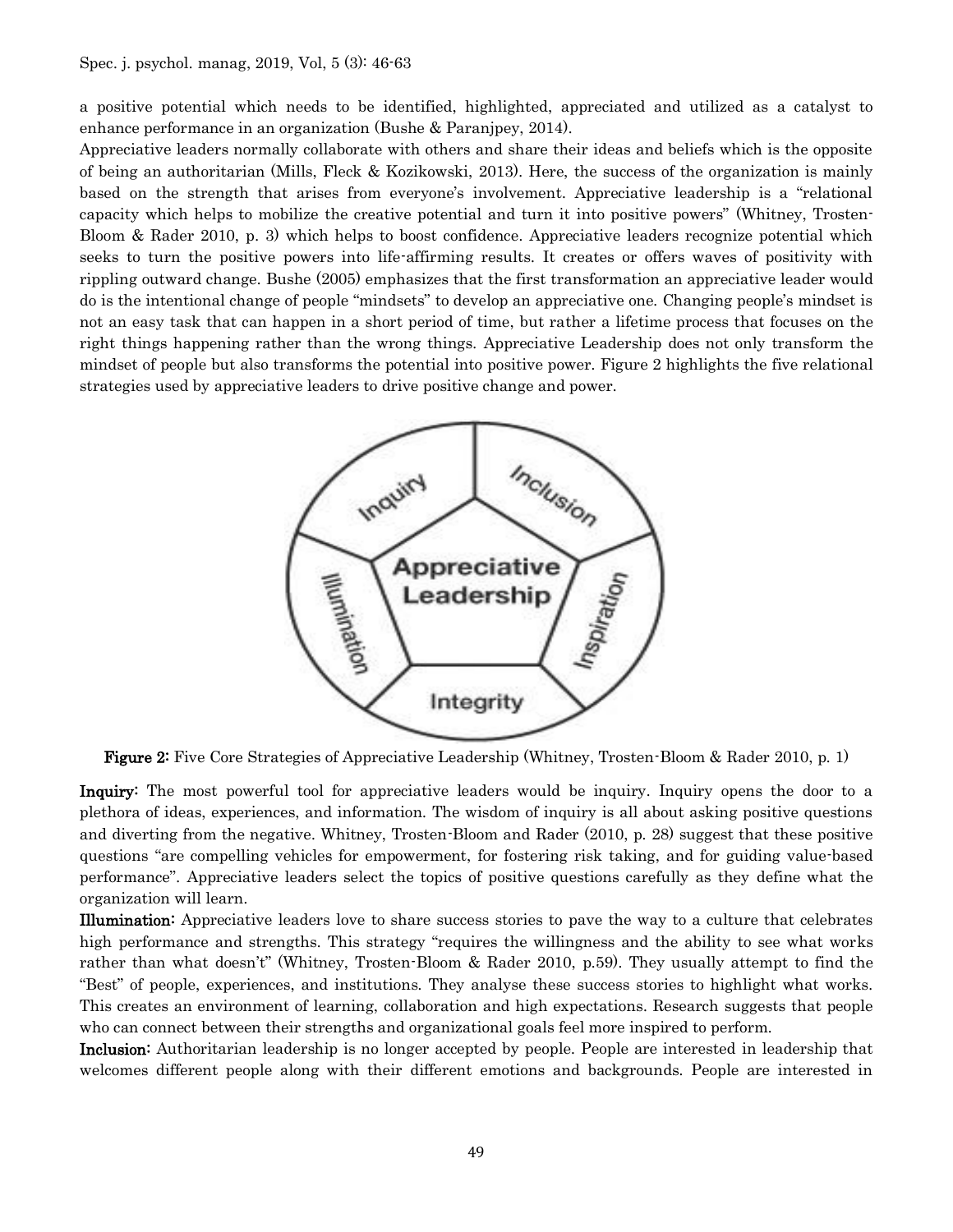leadership that facilitates cooperation and collaboration. Appreciative leaders include all stakeholders to participate in shaping and creating the future of the organization.

Inspiration: Appreciative leaders are not only good listeners and strength spotters, but also pay attention to what inspires people and motivate them to move forward. They set high expectations and develop inspirational vision for their organization. However, what is more important is not only to have a vision but to share the path of how to move forward with this vision. Showing people how to become their best creates a positive transformation within the organization. This visionary liveliness excites people to be their best and do their best up to the highest expectations. The sense of purpose constructs confidence unleashes energy and creates positive transformation.

Integrity: Appreciative leadership is all about integrity. Integrity assists organizations and members to metamorphoses towards wholeness. Integrity is a relational approach that encompass a lot of points as "honesty, transparency, moral and ethical conduct, speaking truth to power, making and keeping commitments, open communication, congruity of words and deeds, reconciliation, forgiveness, and authenticity" (Whitney & Trosten-Bloom 2011, p. 43). Appreciative leaders engage in high performance by defining the principles of success and what is acceptable and unacceptable within an organization. They walk the talk in an organization which leads to enforcing these performance principles as shared ones. These principles lay the foundation to successful collaboration for positive change.

The educational system is generally characterized by the problem-based approach that focuses on finding faults and failures within the system. It emphasizes addressing these problems and finding solutions by reinventing the wheel causing a deficit-based-thinking that drives the school back to status quo. These responses are short-termed and shallow that they don't solve the actual pedagogical factors (Cuban & Usdan, 2003). The surges of intense responses to problems breed stress within the educational system causing burnout, resentment and negativity. A different strength-based approach that highlights strengths and best practices is more productive within school settings. Daly & Chrispeels (2005) clarify that such an approach builds organizational trust which subsequently promotes positivity and increase school effectiveness.

Research on trust in educational organizations highlights its positive effect. It is correlated and linked to "increased collaboration, engagement in organizational citizenship behaviors, promotion of risk-tolerant climate, and links to improvement in academic productivity" (Daly & Chrispeels 2005, p. 14). Fullan (2003) adds that organizational trust encourages organizational learning and shared knowledge. This is developed through collaboration which increases collective and individual efficacy. The sense of self-efficacy for teachers allows them to overcome obstacles and challenges while developing collaborative innovation and consistency throughout the school system. Bandura in 1997 (cited in Daly & Chrispeels 2005, p.15) states that "the stronger the staff members' shared beliefs in their instructional efficacy, the better the schools performed academically".

Appreciative leadership encourages the strength-based approach and refrains from the traditional problemcentered model. This paradigm shift in leadership identifies strengths, develops emotional, social and intellectual capital, and supports innovation within schools. Orr & Cleveland-Innes (2015, p.239) highlight the potential of appreciative leadership at schools as it helps "restore the morale of its members and liberate their considerable strengths and innovative capacities in the service of future generations".

Although there has been an increased interest in the study of well-being recently, there has been no consensus over its definition. Well-being is defined as "the state of being happy, healthy, or prosperous" in the Marriam Webster and as "the state of being comfortable, happy and healthy" in Oxford dictionary. On the other hand, well-being is an integral word of the World Health Organization (WHO) definition of health as being "a state of complete physical, mental, and social well-being and not only the absence of disease or infirmity" (World Health Organization, 2006). Conceptualizing well-being is essential for the process of properly measuring it. Throughout history, there has been ongoing attempts to conceptualize well-being, and research argues that the lack of agreement on an understanding of it continues until today (Jayawickreme,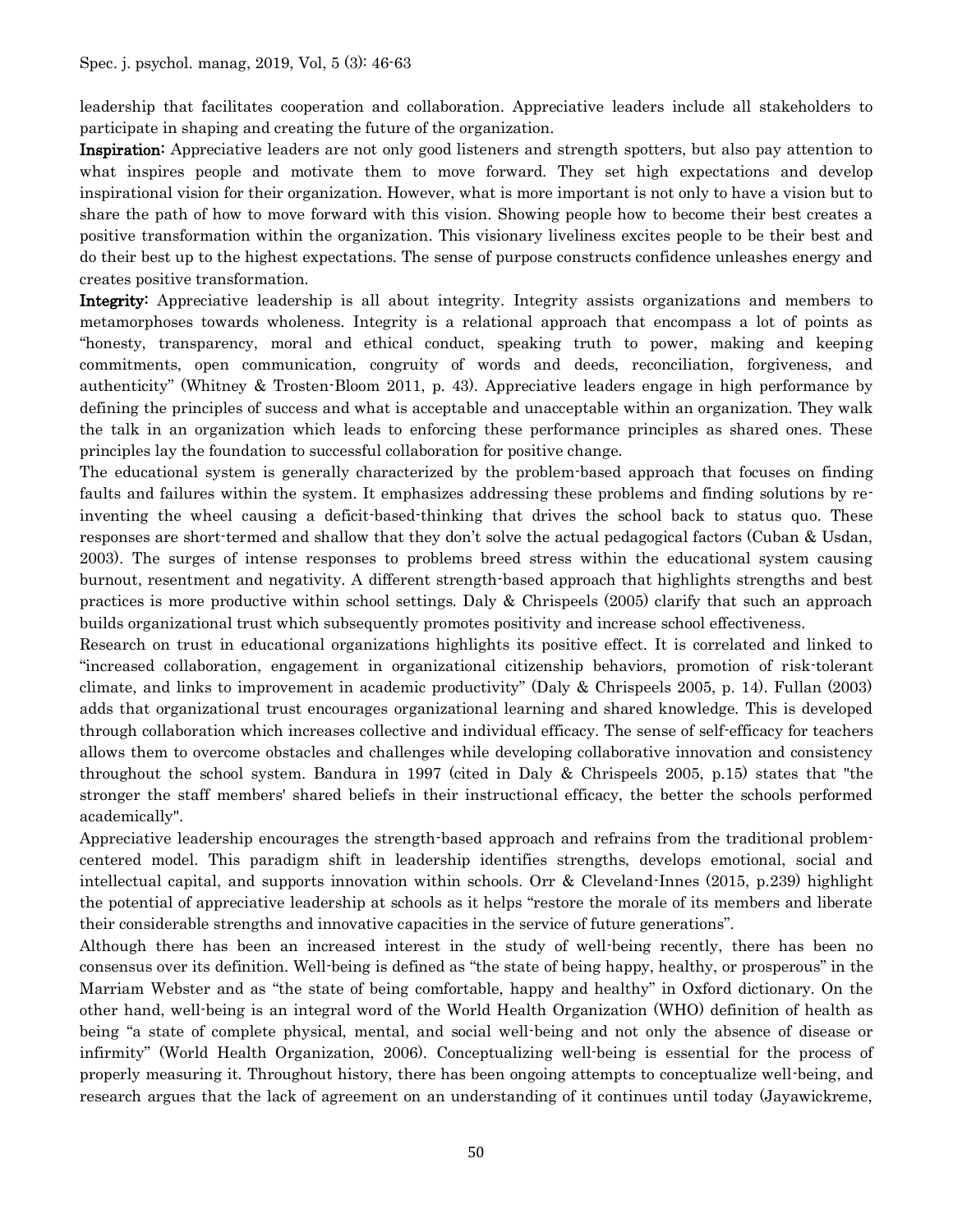Forgeard & Seligman, 2012). Cooke, Melcherte and Conner (2016) define four general approaches or models of well-being in a study to identify the available instruments for measuring it: Hedonic approach, Eudemonic approach, Quality of Life (QoL), and Wellness.

Subjective well-being is the most distinct model of the Hedonic approach concerned with "an individual's cognitive and affective evaluation of the extent to which he or she experiences pleasant emotions, negative mood, and life satisfaction" (Diener et al. 2005, cited in Wang, Yang, & Xue 2017, p.1111). It consists of the emotional well-being and the positive functioning. The emotional well-being is concerned with the individual "perceptions of happiness, satisfaction with life and the balance of positive to negative affect" (Russell, 2008). Positive functioning is a multidimensional theory focusing on the psychological well-being at the individual level, in relation with others, and society. People spend at least 8-hours at work daily which is almost a quarter of their day. Their experiences at their workplace affect their physical, mental and social well-being in that context. The well-being of individuals at their workplace affects their job satisfaction, emotions, organizational commitment, innovation, performance and engagement. Employees with high level of wellbeing are better performers characterized with resilience, grit, creativity, growth mindset, sense of belonging and engagement.

Subjective well-being is an instrument that measures how people think of their lives and their experiences. The framework used in this study for measuring subjective well-being is recommended by the Organization of Economic Cooperation and Development (OECD) and includes life evaluation, positive and negative affect, in addition to Eudemonia. Researchers link subjective well-being to areas of well-being at workplace as job satisfaction, work performance and outcomes, productivity, engagement, fulfillment, commitment, and civic responsibility (Russell, 2008). Pavot and Diener (2012, p.685) link subjective well-being (SWB) to positive successful workplace as "happy workers are productive, satisfied workers, and their positive affect is associated with good citizenship, good relations with co-workers, and improved conflict resolution". Employees with high subjective well-being will experience higher levels of satisfaction and positive emotions. Positive emotions facilitate knowledge sharing within organizations. Research demonstrates that knowledge sharing, which creates an environment of collaboration and innovation, positively correlates with subjective well-being (Wang, Yang, & Xue, 2017). Teacher's wellbeing at school is vital for achieving educational goals and supporting student's well-being. The well-being of teachers and students are interconnected with each other. Enhancing teacher's well-being has various positive outcomes on teachers, students, and the whole educational process. Waters and White (2015) mention that well-being needs to be maintained to raise the academic performance of schools. Schiller, Holland and Riley (2011) stated that well-being is important as healthy students have more attention and engagement which results in better academic attainment and progress as well as building their character strengths. High subjective well-being can help increase the academic well-being. It helps build self-awareness as well as creativity, trust, equality and happiness among all stakeholders. Greenberg and Jennings in 2009 (cited in Brooks 2015, p.22) suggest that "high well-being reduces stress, sickness, absence and improves teacher performance".

Research on school leadership is although evolving in the UAE, it is not many on appreciate leadership. Some applied research on school leadership in the UAE offer relevant insights for future school leadership development in the country. Abu Afifeh & David (2016) explored the leadership styles that influence students' learning environment in Abu Dhabi, UAE. Their results suggest that the six prominent leadership traits such as; effective communication, friendly, insightful perspective, self-confidence, persistence and trustworthy were considered as leadership styles influencing student's learning. Al Husseini & David (2017) studied the impact of head teachers' instructional leadership role on teacher's professional practices in four private schools in Dubai, UAE. They identified that school leaders demonstrate instructional leadership abilities by supervising, observing classes, offering feedback, review lesson plans, helping in curriculum and assessments, and encouraging teacher's professional growth. Daraghmeh & David (2017) researched the impact of the technology usage of school leaders. They identified that strong tendency of school leaders in the UAE to use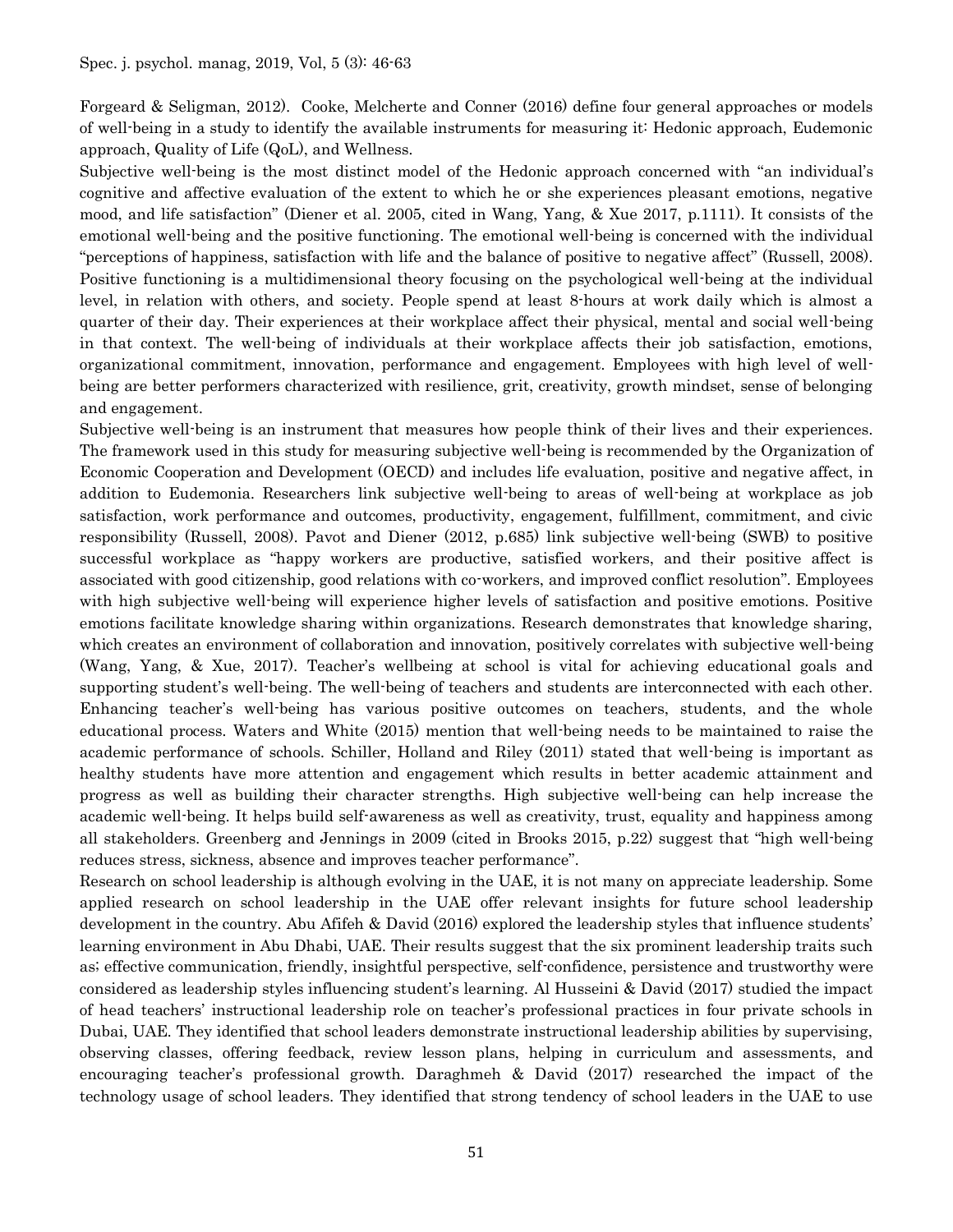technology tools as a substitution to the conventional ones with null, or minimal functional improvement. These and several other studies on school leadership is interesting. However, this current study aims to role Appreciative Leadership plays in employee well-being. It also fills in the gap concerning the role of Appreciative Leadership especially in education. It is expected that Appreciative Leadership, through its five strategies, will have an impact on teacher's subjective well-being. Appreciative Inquiry is assumed to provide interventions that are able to promote teacher's well-being.

## Methodology

The methodological approach taken in this study is a mixed methodology to collect data from quantitative and qualitative data collection techniques. The rational for using a mixed method approach in this research is to study in depth the relationship between appreciative leadership and teacher's well-being. Quantitative data collection through questionnaire instrument is used to identify the relationship between appreciative leadership and teacher's well-being based on the strategies of appreciative leadership. The reliability level of the questionnaire was measured by SPSS Software, and the measured Cronbach's Alpha = 0.867 > 0.7 indicates a high level of reliability for this questionnaire. Appreciative Inquiry was used as qualitative research tool through focus groups to collect data and provide interventions and recommendations on how to enhance teacher's well-being. Participants are encouraged to share their positive experiences through storytelling. A strength-based approach is used to identify key themes to complete the Appreciative Inquiry framework known as the AI 4-D cycle. The qualitative data collected in the Appreciative Inquiry focus groups complements the quantitative data and provides an extension to the research by identifying strengths, generating possible statements, designing an action plan for interventions, and turning the dream into a reality.

The population for this study is selected through a non-random sampling method. As this study is a mixed study research, it was common to use more than one kind of sample, size, scope, and type (Cohen, Manion, & Morrison, 2011). The samples in this study are selected in a parallel mixed methods sampling. Both methods used are identified as being non-probability strategy or method. The first sample is a convenience or opportunity sample. This sample included instructional and non-instructional staff who work in the same school as the researcher while the second sample is a snowball sampling. Figure 3 below shows the process of the snowball sampling used for this research study:



Figure 3: Snowball Sampling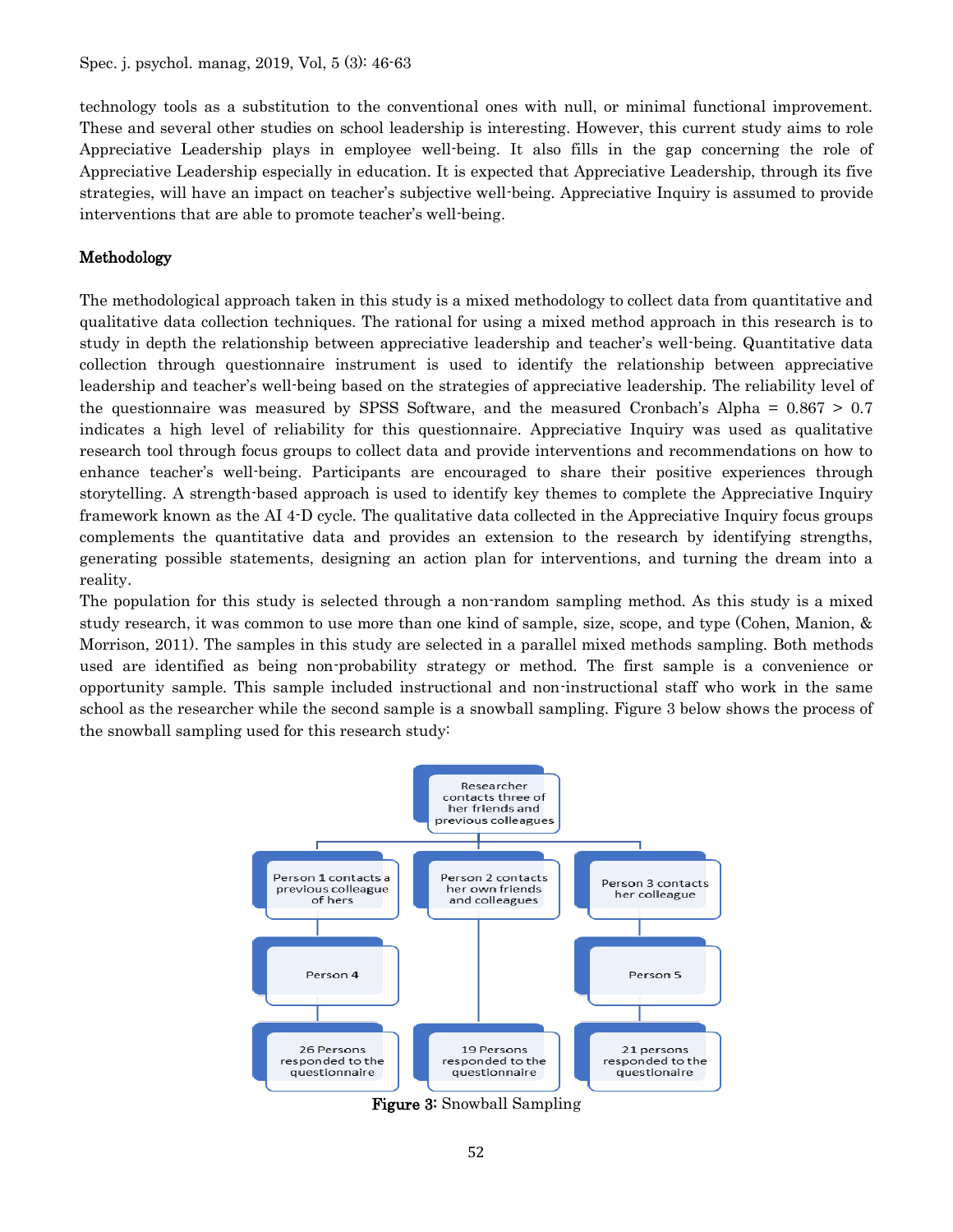Of the initial 170 questionnaires distributed in two sampling methods (convenience sampling & snowball sampling), 110 questionnaires were answered and returned to the researcher. However, 16 samples were eliminated from the data analysis as the respondents tend to choose the same answers throughout the questionnaire. This shows that the respondents didn't take the questionnaire seriously leaving 94 questionnaires to be considered in the data analysis. The instrument used for the quantitative data collection is in the form of close ended questionnaire. This instrument is adapted based on the appreciative leadership strategies (Whitney, Trosten-Bloom & Rader, 2010) and the subjective well-being instrument developed by the OECD Better Life Initiative (OECD, 2013). The questionnaire groups the questions into three clusters or areas. The first cluster gathers demographic data for the participants while the second cluster uses the Likert scale to measure their perception of the relationship between the different strategies of appreciative leadership and the chosen elements of subjective well-being. Teachers use a five-point Likert scale ranging from 0 (doesn't affect at all), to 2 (don't know), and to 4 (completely affect). The areas of subjective well-being measured in this questionnaire in relation to the appreciative leadership strategies are: level of satisfaction at work, positive affect, negative affect, and realizing one's potential. As per the recommendation of the OECD, affect is multi-dimensional and cannot be measured through a single question. The affect questions in this questionnaire covered an affect in each quadrant of the Circumplex Model of Affect. The quadrants and the affects measured are: happy for positive high arousal, confident for positive low arousal, worried for negative low arousal, and frustrated for negative high arousal. Figure 4 represents the quadrant of affect measured in the questionnaire.



Low Arousal

Figure 4: The Quadrant of Affect Measured in Questionnaire

In the third cluster, participants are asked to rank the five strategies used by appreciative leaders in relation to their high subjective well-being at work (satisfaction at work, feeling happy, feeling confident, not being worried, not being frustrated, and realization of one's potential). They order their views by assigning a number to each strategy with 1 as the highest importance, 2 the second highest importance, and so on.

The qualitative data collection for this research study was designed in the form of a focus group as part of an Appreciative Inquiry (AI) Summit. Cooperrider, Whitney and Stavros (2008) suggest that Appreciative Inquiry is a flexible method used for organizational change and accordingly there is no specific length for running an AI Summit. Bushe (2011) suggests that Appreciative Inquiry can be done in different ways, and that researchers cannot judge the accuracy of one way or another. The Appreciative Inquiry Summit was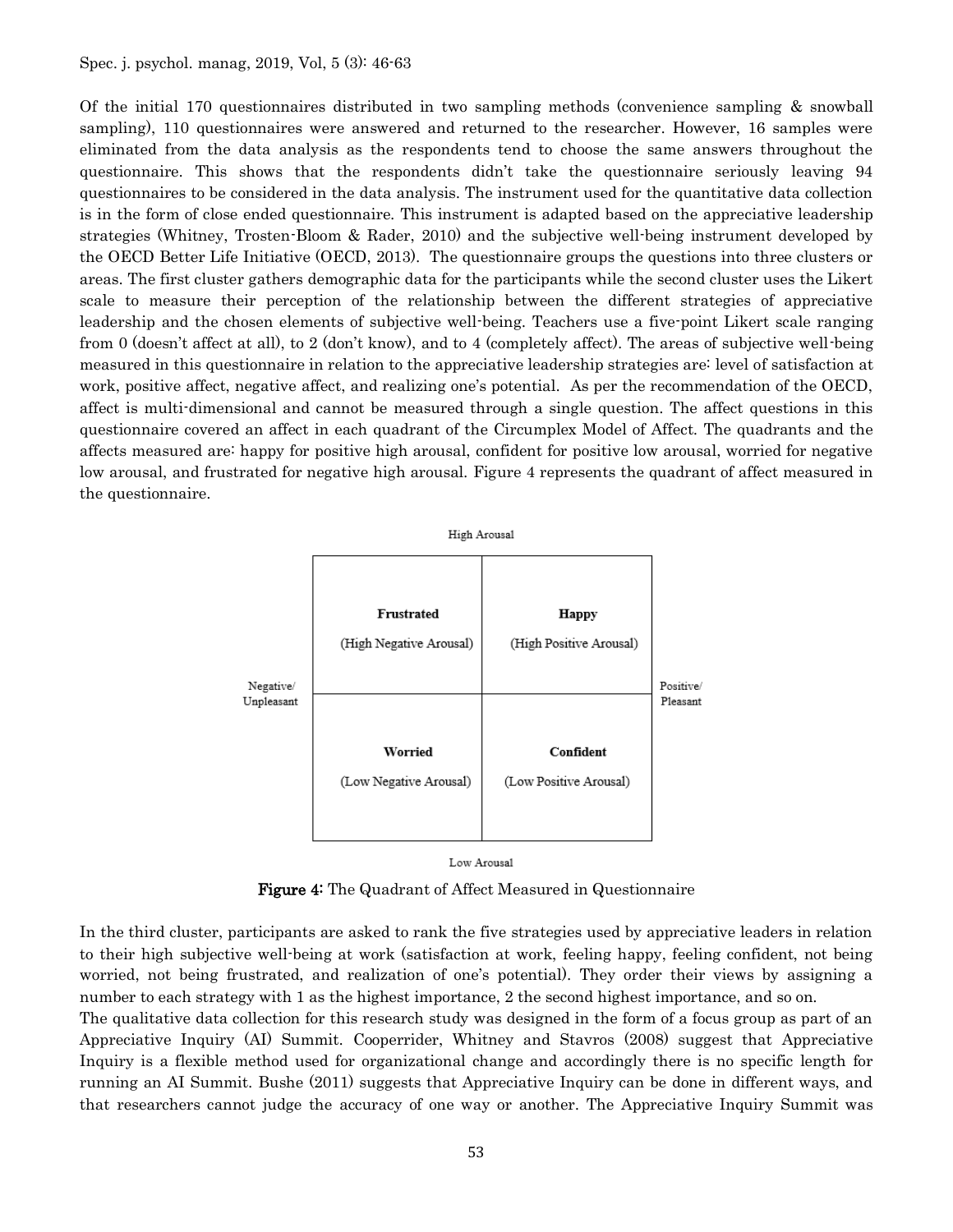conducted over two days with a period of one week separating the two sessions from each other. The focus group participants were selected to include members of the senior leadership team, non-instructional staff member, and teachers. Including staff members of different positions in the focus groups helps close the gap between the perspective of leaders and that of teachers concerning the well-being of teachers at school. Bushe (2011, p.4) argues that "engaging the right people, especially powerful sponsors" is vital for the success of any AI Summit.

The 4-D model of Appreciative Inquiry is modified in this study into a 5-D model to accommodate the needs of the participants. Participants' prior knowledge of AI is not confirmed for the facilitator and accordingly a fifth stage is added to the 4-D model to introduce and define the concept of AI and how it is different from the common problem-solving research methods. Some researchers and institutes as the Clergy Leadership Institute uses the 5-D AI model starting with "Define", while some researcher as Cooperrider uses the 4-D model with the "affirmative topic" as the core of the model (Bushe, 2011). McQuaid (2018) suggests in her 100th podcast interview that although the 4-D AI model is the foundation of any AI cycle, extra Ds can be added to it as the "Define" at the beginning and the "Drum" at the end. The first focus session represents the initial stage of the 5-D cycle of Appreciative Inquiry. This stage is referred to as the "Define" stage. During this session, participants take turns in the storytelling of positive experiences. Reflections on these experiences assist in discovering themes and generating strengths. Each participant votes at the end of the discovery stage to the top three themes he/she believes affect teachers' well-being the most. Participants work together afterwards to dream of a possible positive vision statement for the specific theme(s). They move to the following stage by designing a smart action plan to turn the dream statement into an actual reality in the "Destiny" stage. Participants commit themselves for the application of this statement and how it will look like at the end of the Destiny phase.

The researcher uses context analysis for the AI Summit qualitative data to identify codes and categorize them. Ezzy (2002, cited in Cohen, Manion & Morrison, 2011) clarifies that in content analysis the researcher begins with the text to be analyzed, decides on the units of analysis and categories, codes the text while reading, categorizes the codes, and at the end creates logs for the repetition of codes and categories. One advantage for content analysis is that it can be quantified by "counting concepts, words or occurrences in documents and reporting them in tabular form" (Cohen, Manion, & Morrison 2011, p. 564). This can be done to provide a quantitative analysis to the qualitative data.

#### Results, Analysis and Discussion

The aim of this research is to investigate the effect of Appreciative Leadership on enhancing teacher's wellbeing at school by measuring teacher's attitude and perception of the different Appreciative Leadership strategies. The findings of the research are analyzed thoroughly and compared to results of previous and similar studies. A set of interventions are developed through the Appreciative Inquiry 4-D cycle. Each section in the questionnaire measures teacher's perception of the relationship between the domains of their subjective well-being and one of the strategies of Appreciative Leadership. The similar domains in each section are added up and averaged to measure teacher's perception of the overall effect of Appreciative Leadership on the different domains of their subjective well-being.

The crosstabulation of overall satisfaction at work with gender shows that almost all respondents (94.3%) thought that the five different strategies of Appreciative Leadership completely or partially affect their satisfaction at work. The crosstabulation between the overall "Happy" domain and the gender of the participants shows that 66% (n=62) of the total 94 respondents thought that Appreciative Leadership strategies completely affect their happiness at work. The overall cross tabulated "Confident" domain with the gender indicates that 61.7% (n=58) of the total 94 respondents felt that the strategies of Appreciative Leadership "completely affect" how confident they feel at work. Only 8.5% (n=8) of the respondents were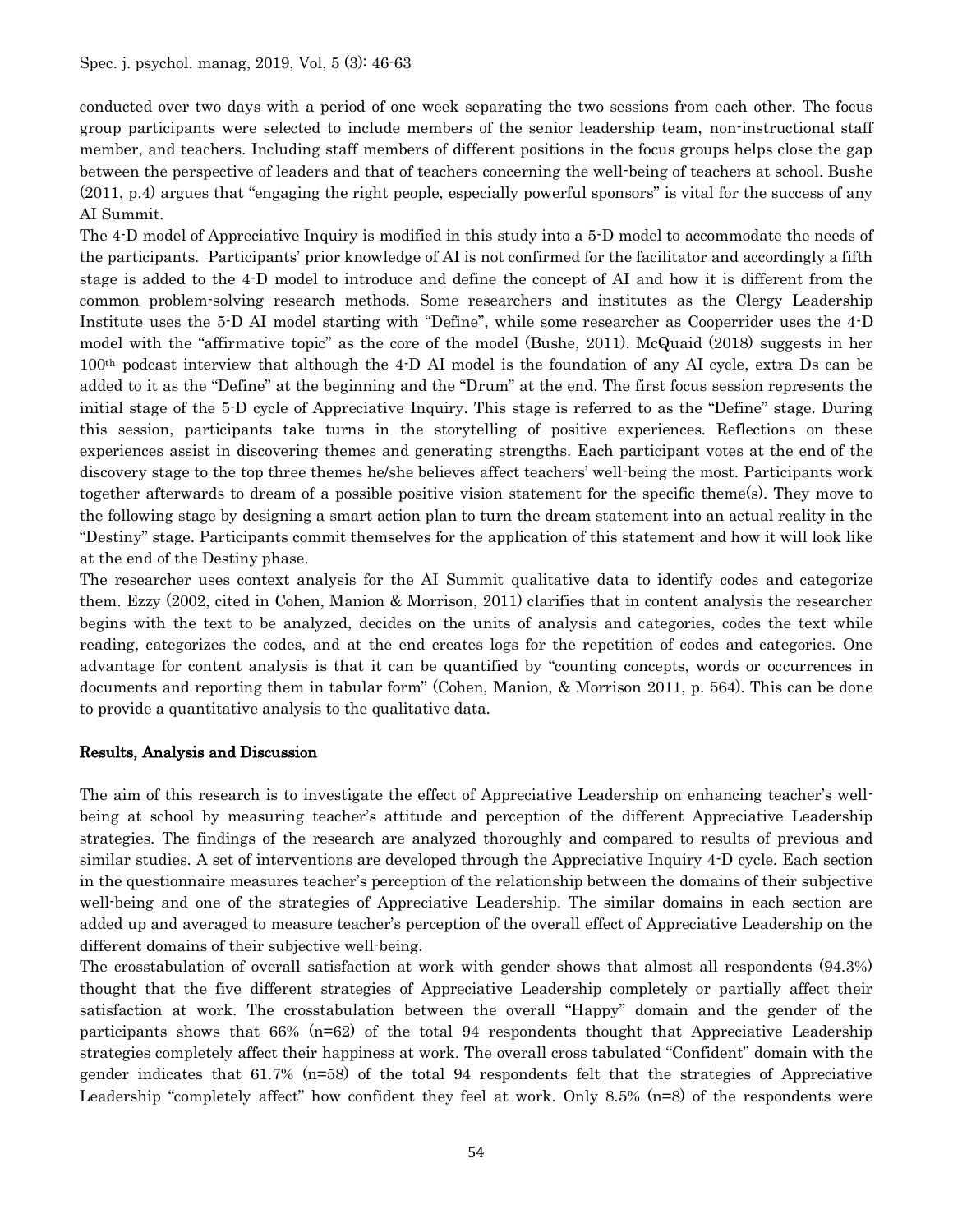uncertain of the effect of the strategies on their confidence. To measure the negative affect of feeling worried at work, responses for questions 10, 16, 22, 28, and 34 in the questionnaire were averaged. The results of the crosstabulation between the overall "feeling worried" domain and the gender of the participants shows that 31.9% (n=30) of the respondents couldn't decide whether Appreciative Leadership strategies affected their worry at school while 43.6% (n=41) felt that it doesn't.

Responses for questions 11, 17, 23, 29, and 35 were averaged to measure the overall negative affect of feeling frustrated at work in relation to the different strategies. In the crosstabulation of feeling "Frustrated" at work and gender, almost 39% (n=37) of the total respondents felt that Appreciative Leadership "partially doesn't affect" being frustrated at work, while  $33\%$  (n=31) didn't know if there was any effect for the leadership strategies on their frustration level. To measure the overall domain of "Realizing One's Potential" at work, responses for questions 12, 18, 24, 30, and 36 were totaled and averaged. Almost all the respondents for the questionnaire felt that Appreciative Leadership either "partially affect" or "completely affect" the realization of one's potential. The last section of the questionnaire investigates which strategies of Appreciative Leadership affect teacher's well-being the most. The ranking of the importance of Appreciative Leadership strategies is clear in Chart 1. "Integrity" is ranked first, "Inquiry" comes second, "Inspiration" comes third, and in the fourth rank "Inclusion" and "Illumination" ranked with a tie.



Chart 1: Ranking of Appreciative Leadership strategies by teachers

The data collected throughout the focus groups of the AI Summit is a qualitative data in the form of stories, conversations, and discussions. The focus groups were voice recorded and the content was transcribed to ensure the validity of the data and analysis. The names of the participants were replaced by fictitious names. Content analysis was used to analyze the AI data. After identifying codes from the transcribed data, five categories were created; each represents a strategy for appreciative leadership. Each category is examined through reading books and articles related to the leadership style being studied. Identification of key themes, actions and approaches for appreciative leaders was developed during the examination of texts. Content Analysis allows the researcher to take into consideration the calculation of the frequencies of the codes and themes generated during the analysis. The strategy of "Inclusion" is the most recurrent strategy whether in the positive core shared by participants or through the products of the AI cycle. It was repeated 24 times throughout different codes and themes, while the "Inquiry" strategy was repeated the least among the participants. On the other hand, the code of "Trust" is the most recurrent code being repeated 14 times during content analysis, followed by "Setting Goals" which is repeated 8 times, and in the third place repeated 6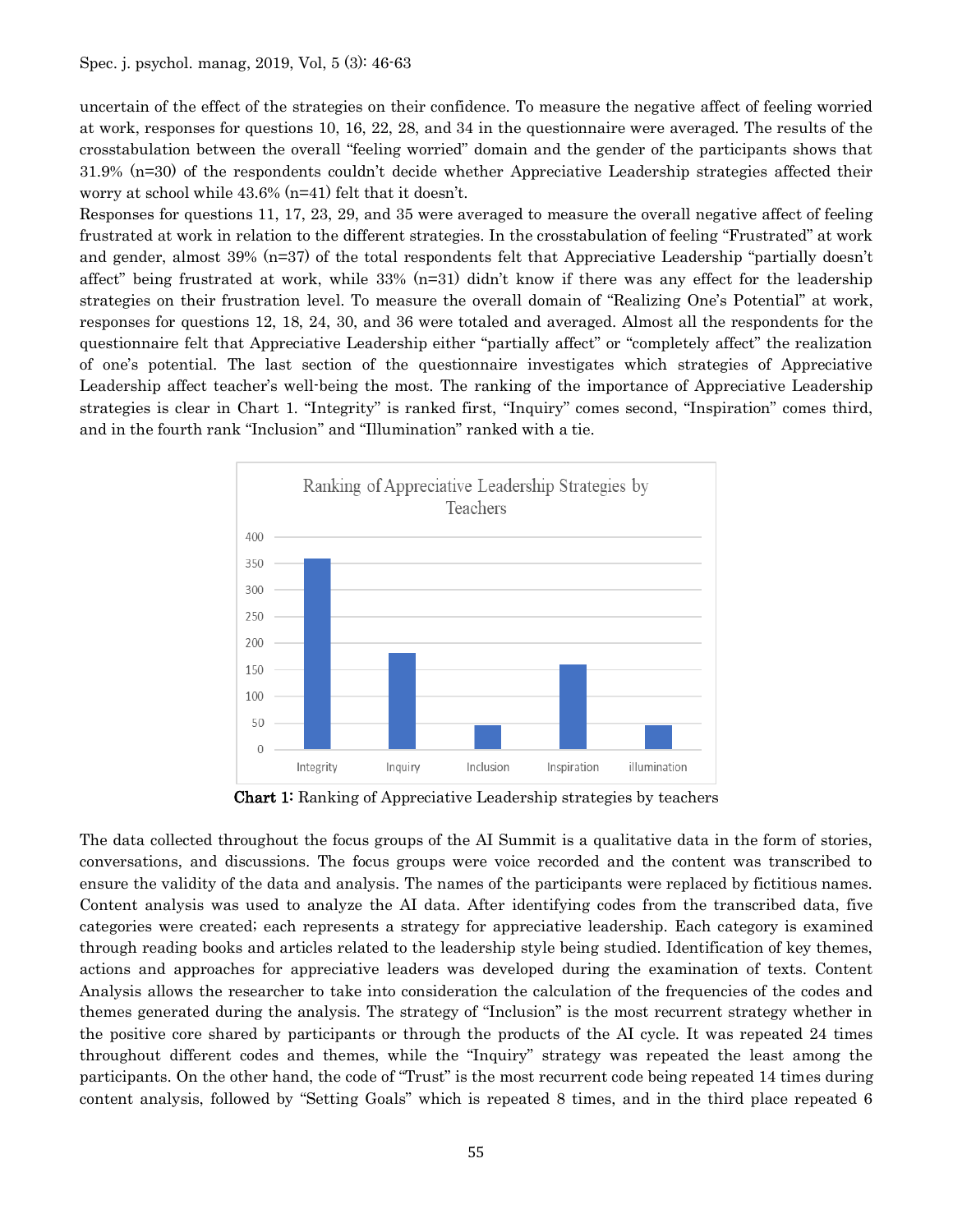Spec. j. psychol. manag, 2019, Vol, 5 (3): 46-63

times each the codes of "Collaboration", "Empowerment", and "Appreciation/Recognition". Table 1 represents the tabulation of the general themes generated from the AI Summit, frequencies, percentages, and the leadership strategy they fall under.

|               | Frequencies and Percentages Log for Leadership Strategies Repeated during the AI Summit |                |             |     |  |  |
|---------------|-----------------------------------------------------------------------------------------|----------------|-------------|-----|--|--|
| Strategy      | Themes within Strategies                                                                | Frequency      | Percentages |     |  |  |
| Integrity     | Trust                                                                                   | 14             |             |     |  |  |
|               | Responsibility                                                                          | $\overline{3}$ | 19          | 21% |  |  |
|               | Communication                                                                           | $\mathbf{1}$   |             |     |  |  |
|               | Ownership of Mistakes                                                                   | $\mathbf{1}$   |             |     |  |  |
| Inquiry       | Skill Identification                                                                    | $\bf 5$        | 6           | 7%  |  |  |
|               | Positive Inquiry                                                                        |                |             |     |  |  |
| Inclusion     | Sense of Belonging                                                                      | 3              |             |     |  |  |
|               | Having a Voice/Heard                                                                    |                |             |     |  |  |
|               | Empowerment                                                                             |                |             |     |  |  |
|               | Delegation                                                                              | 24             | 26%         |     |  |  |
|               | Collaboration                                                                           | 6              |             |     |  |  |
|               | Relational                                                                              | 1              |             |     |  |  |
|               | Acceptance                                                                              | $\overline{2}$ |             |     |  |  |
|               | <b>Feeling Safe</b>                                                                     | $\mathbf{1}$   |             |     |  |  |
|               | <b>Teacher Development</b>                                                              | $\overline{5}$ |             |     |  |  |
|               | Motivation                                                                              | $\overline{2}$ |             |     |  |  |
| Inspiration   | Gratitude                                                                               | $\overline{2}$ | 20          | 22% |  |  |
|               | <b>Setting Goals</b>                                                                    | $\,8\,$        |             |     |  |  |
|               | Transformation                                                                          | $\overline{2}$ |             |     |  |  |
|               | Confidence                                                                              | $\mathbf{1}$   |             |     |  |  |
| Itlumination  | Recognition/Appreciation                                                                | $\,6\,$        |             |     |  |  |
|               | Excitement                                                                              | $\mathbf{1}$   | 11          | 12% |  |  |
|               | <b>Best Practices</b>                                                                   |                |             |     |  |  |
|               | <b>Using Skills</b>                                                                     | $\mathbf{1}$   |             |     |  |  |
| Miscellaneous | Intrinsic motivation                                                                    |                |             |     |  |  |
|               | Ownership                                                                               | 11             | 12%         |     |  |  |
|               | Autonomy                                                                                |                |             |     |  |  |
|               | Innovation                                                                              |                |             |     |  |  |
| Total         |                                                                                         | 91             | 100%        |     |  |  |
|               |                                                                                         |                |             |     |  |  |

|  |  |  |  | Table 1: Frequencies and Percentages for Leadership Strategies Repeated during the AI Summit |  |  |  |  |  |  |  |
|--|--|--|--|----------------------------------------------------------------------------------------------|--|--|--|--|--|--|--|
|  |  |  |  |                                                                                              |  |  |  |  |  |  |  |

The repetition of a code or a strategy more than the other in the focus group sessions doesn't mean it's the most important or the most influential regarding teacher's well-being. Simply, it was the most repeated during storytelling at the time of the focus group sessions. Different positive core in different setting may generate different frequencies.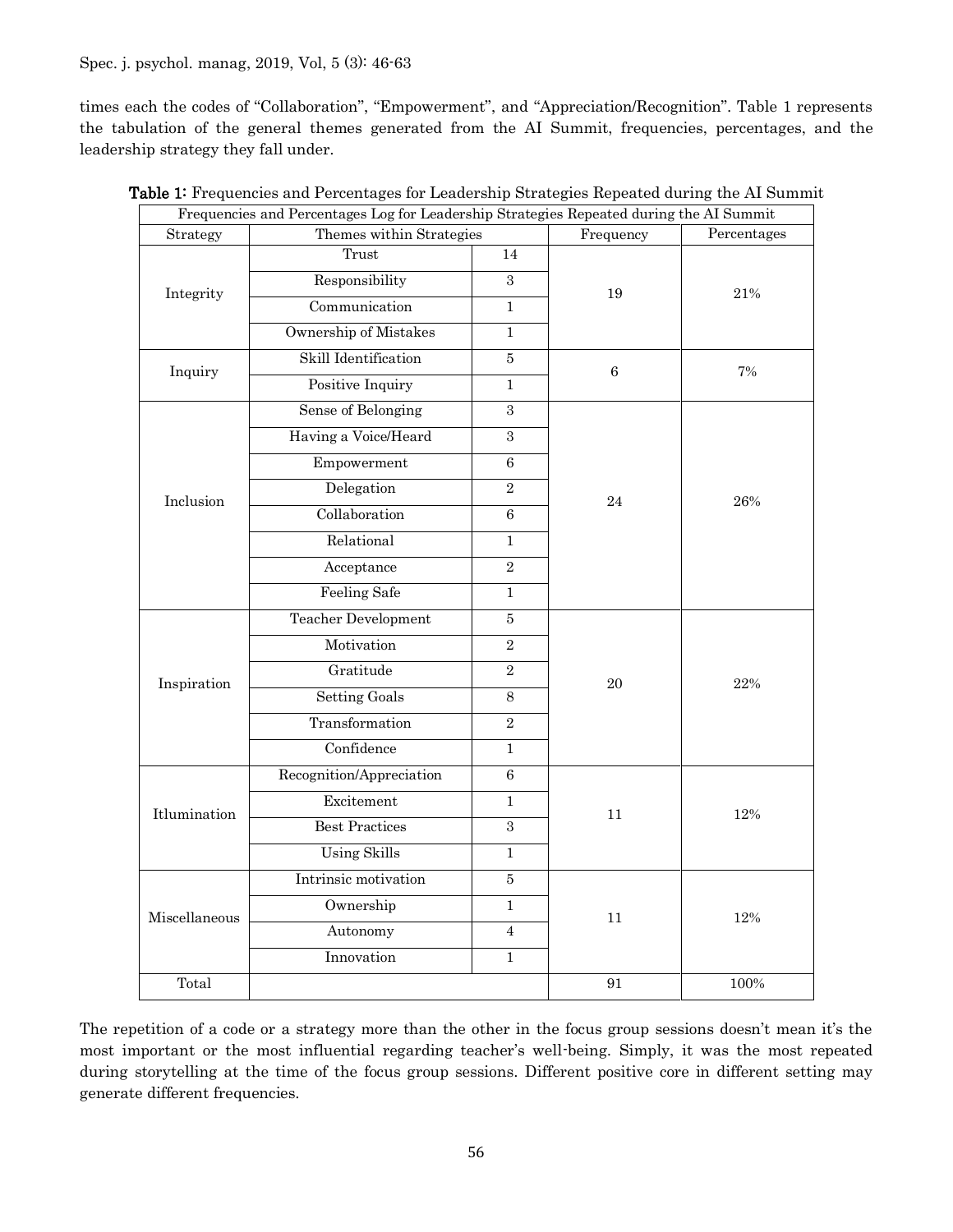#### How does appreciative leadership affect teacher's well-being?

Studies of employee's well-being have increased recently and there is a lot of evidence to support the fact it is affected by the organization's leadership (Kelloway & Barling, 2010). Most research focuses on the negative influence of poor leadership on the well-being of employees without highlighting the positive influence or benefits that the leadership has on it (Kelloway et al., 2012). Van Dierendonck et al. (2004) mention that several studies emphasize the presence of a relationship or link between employee's well-being and the different styles and strategies of leadership.

Several studies investigated transformational leadership in relation to promoting employee's well-being. Transformational Leadership resembles Appreciative Leadership in that both are linked to positive leadership. Some of the strategies of Transformational Leadership that are found to influence employee's well-being positively (Verbraak, 2014; Kelloway et al., 2012; Kelloway & Barling, 2010) overlaps with Appreciative Leadership. Gilbreath and Benson (2004) mention that research has found positive relationship between positive strategies of leadership in general, such as acknowledgement, empathy, consideration, appreciation and motivation of employees, and high psychological well-being as happiness.

Verbraak (2014) claims that the Transformational Leadership strategy of "Intellectual Stimulation" leaves employees feeling inspired through having a high sense of purpose, vision and goals. This places employees in a positive mood. Moreover "Inspirational Motivation" focuses on inspiring employees become their best resulting in increasing their confidence. Confidence encourage employees to achieve more than what was once thought possible resulting in building strengths, innovation, and resilience (Bass & Avolio, 2000). Feeling confident is a positive affect in the framework of subjective well-being. These two strategies resemble the strategy of "Inspiration" for appreciative leaders.

Being in a better mood, having hope for the future, and more confidence are all characteristics of high wellbeing. Questions 25, 26, 27, 28, and 30 measure teacher's perception of the effect of "Inspiration" on the domains of subjective well-being. Almost half of the respondents thought "inspiration" partially affect their satisfaction at work, happiness, confidence, and realization of their own potential.

The strategy of "Illumination" for appreciative leaders builds on "success breeds success". This is achieved through highlighting the best of employees, sharing their best practices by giving credit and acknowledgement to the concerned members, recognizing that simple praise or appreciation can open doors and create worlds, and align the skills and strengths to exciting tasks within an organization (Whitney, Trosten-Bloom & Rader 2010). Questions 31, 32, 33, 34, 35, and 36 measure teacher's perception of the effect of "Illumination" and highlighting best practices by school leadership on the domains of subjective well-being. Almost all respondents of the questionnaire felt "Illumination" partially and completely affect their job satisfaction and happiness.

Highlighting best practices within an organization includes acknowledging positive performance, praising, and appreciating employees. Stocker et al. (2014) reported in a study on appreciative leadership and employee's well-being that simple praise was the most frequent appreciative behavior whether from a colleague or a leader, and concluded that praise, recognition and appreciation are important for promoting wellness and well-being at work. Employees who are being recognized and appreciated by leaders at work will identify more with their organization, experience an increased sense of belongingness and become more engaged and satisfied (Zhu, Avolio & Walumbwa, 2009; cited in Verbraak 2014).

Other studies have investigated the effect of appreciation by other leadership styles on employee well-being. Franke and Felfe (2011; cited in Stocker et al. 2014) suggest that "Individualized consideration" and "Idealized Influence" of transformative leaders positively affect well-being of employees in organizations. Transformative leaders pay attention to the needs of the employees and their achievements. This creates an environment of empathy, compassion, trust in the leader, and support for employees (Kelloway et al., 2012).

The strategies of "Illumination" and "Integrity" for Appreciative Leadership" can have the same effect on employee well-being as the transformational "Individualized consideration", "Idealized Influence" and the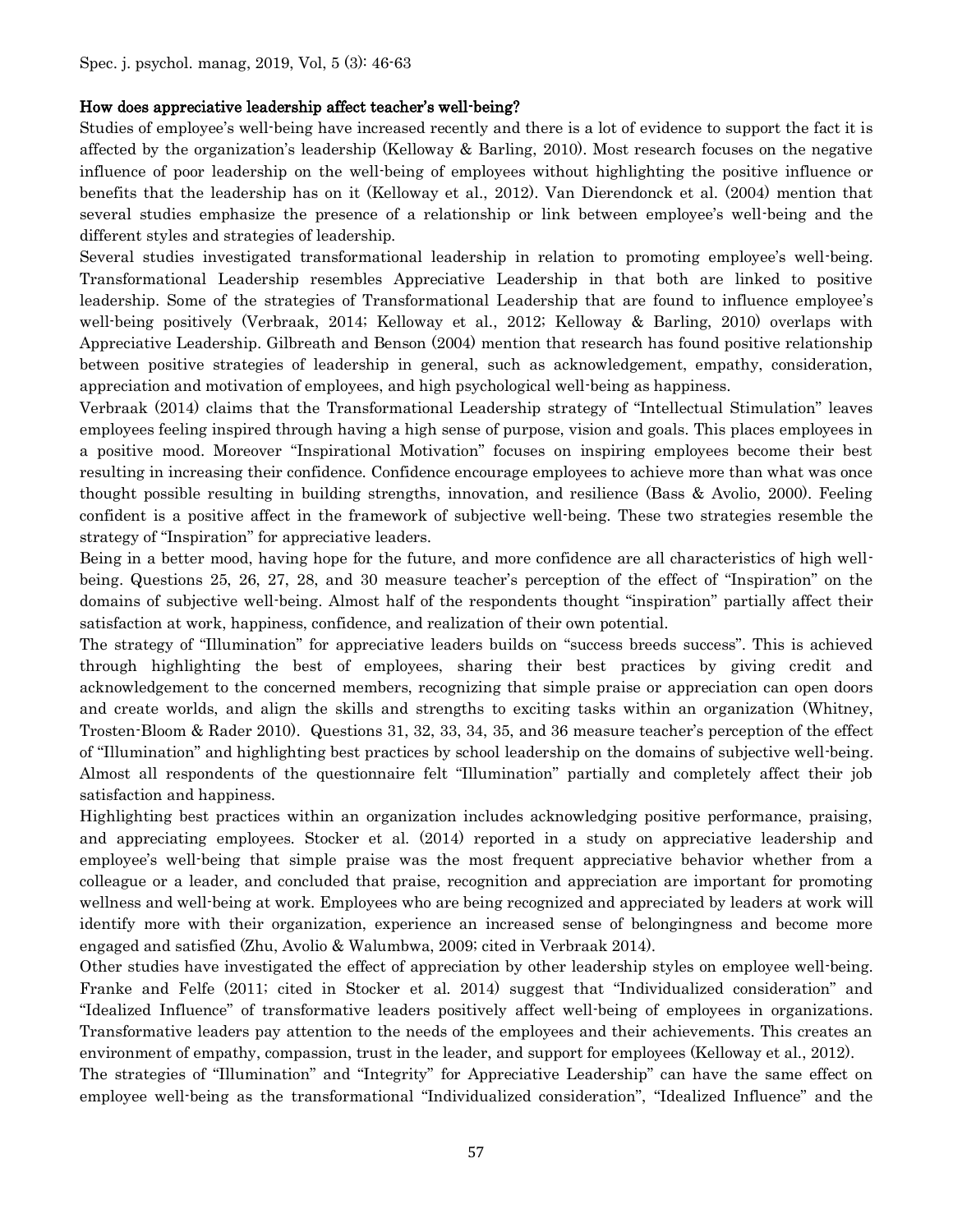mediating role of trust. Leaders who are identified by their employees to be honest, caring, competent, and fair create an environment of trust where employees feel comfortable, confident, and safe (Verbraak, 2014). Kelloway et al. (2012) suggest that trust affects positively the psychological well-being of employees by making them feel less vulnerable, safer, and more confident. Trust affects the social well-being of employees by creating a bond and positive relationship with leaders (Pillai, Schriesheim &Williams 1999; cited in Verbraak 2014). Appreciative Leadership being relational in its nature emphasize the role of trust as a foundation for its strategies.

It is obvious whether from theory or from the recent research that "Illumination" and "Integrity" as Appreciative Leadership strategies have a positive link to employee's well-being. In the questionnaire, respondents feel that "Integrity" being symbolized in honesty and transparency of leaders partially affect different domains of their well-being (59.6% for satisfaction, 61.7% for feeling happy at work, 52.1% for being confident, and 45.7% for realizing their own potential). On the other hand, they felt it partially doesn't affect feeling worried at school  $(48.9\%$  n=46) or being frustrated  $(28.7\%$  n=27).

"Inquiry" and positive questioning when the leader asks about what works rather than finding fault and asking about what doesn't work is also found to relate to well-being. Employees feel safe and not threatened by the leadership which boost their own confidence and trust in their leader. The highest percentage for respondents felt it affects the most their satisfaction at work (52.1% n=49), their confidence at work (52% n=49), and the realization of their own potential (53.2% n=50).

"Inclusion", the fifth strategy of Appreciative Leadership, is manifested in collaboration among all stakeholders. Inclusion empowers employees by inviting all stakeholders to co-author the future of the organization. It fosters a community of collaboration, acceptance, innovation, and belongingness. Respondents feel that this strategy affect the most their satisfaction at work (53.4% n=50). However, 26.6% (n=25) reports they feel "Inclusion" being represented by collaboration among stakeholders completely doesn't affect their realization of their own potential.

Research has investigated the role of leadership in improving employee well-being. Leadership has a strong influence on employee's well-being. Yukl (2013, cited in Stocker et al. 2014) states that leaders can affect wellbeing of employees as they have the power to decide about the punishment or reward within an organization. Employees are sensitive to acceptance or rejection at their workplace (Wong et al. 2013, cited in Stocker et al. 2014). Since weak relationship increase stress (Tepper 2000, cited in Stocker et al. 2014), flourished relationships would be assumed to have the opposite effect and thus promote well-being. Taking into consideration previous studies into leadership behavior and well-being and the answers of respondents in this research, there is an association between Appreciative Leadership strategies and teacher's subjective wellbeing at school. The five different strategies create a relational leadership style that can affect the subjective well-being of employees.

#### What are the strategies of appreciative leadership that affect teacher's well-being?

The last section of the questionnaire is concerned with how respondents rank the different strategies as they perceive their importance and effect on their subjective well-being. Respondents of the questionnaire ranked "Integrity" as the most important strategy affecting their subjective well-being at school. Although "Integrity" ranked third based on the frequencies of the repeated strategies throughout the AI Summit, the code/theme of trust was the most recurrent in the shared positive experiences. This supports the results of previous studies about the importance of trust in leader in promoting well-being. Leaders who develop a collective identity with employees and foster a culture of trust, credibility and integrity increase the psychological well-being of employees. Trust have a significant effect on the occupational safety and positive organizational psychology. Kelloway et al. (2012, p.45) report in their study that "employees' trust in leadership mediated the relationship between transformational leadership and employee psychological well-being".

"Inquiry" was ranked second in the questionnaire while it was the last in the frequencies of the AI Summit. Ranking second is more realistic as "Inquiry" is considered the most powerful tool for appreciative leaders for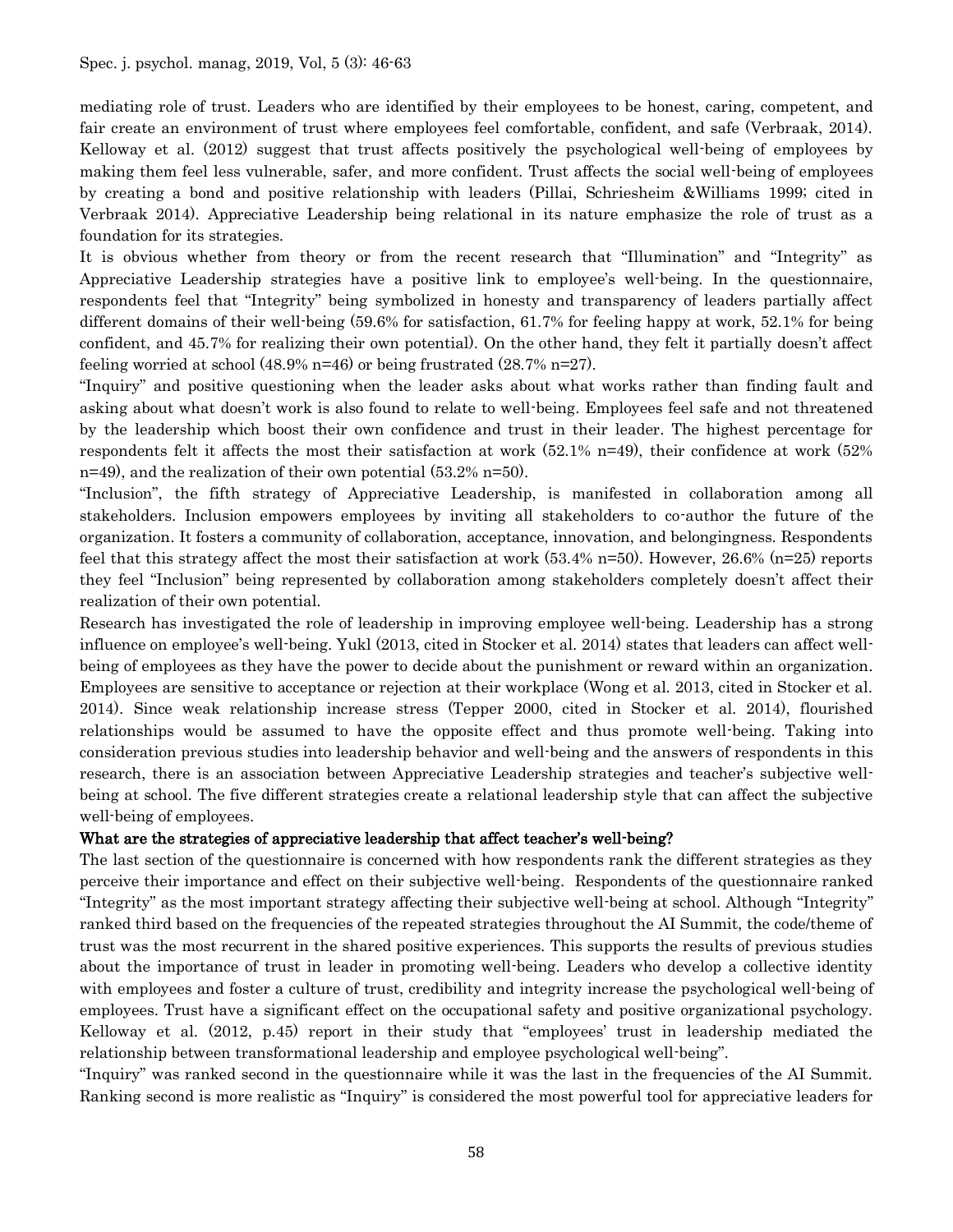"positive questions are keys to treasure troves of best practices, success stories, and creativity" (Whitney, Trosten-Bloom & Rader 2010, p. 28). Positive questions lay the foundation for a relational community where people feel safe to share how things function when they are at their best. Positive questions determine the direction the organization is heading as supported by social constructionism (McQuaid & Cooperrider 2018). "Inclusion" and "Illumination" ranked both in the fourth place as the least important strategies affecting teacher's subjective well-being. This is contrary to the results of the AI Summit, where "Inclusion" had the most frequencies of reoccurrence throughout the shared experiences and discussions. "Illumination" which is basically all about highlighting best practices, recognition and appreciation was also identified in different studies as fostering a range of positive emotions (Basch & Fisher 2000, cited in Stocker 2014), and as being important for enhancing self-esteem which is associated with promoting psychological well-being (Orth, Robins & Widaman 2012; Pierce & Gardner 2004, cited in Stocker et al. 2014).

Moreover, Stocker et al. (2014) suggest that appreciation and praise provoke serenity which is categorized in Russel emotional circumplex as a positive low-arousal affect within well-being. Regardless of the ranking of the importance of AL strategies, the findings of this study confirm the association between the strategies of Appreciative Leadership and the subjective well-being of teachers.

## Can Appreciative Inquiry enhance teacher's well-being? And how can leaders improve teacher's well-being at school?

Appreciative Inquiry has developed as an organizational development (OD) tool as well as a research method. Organizations have grown out of the one-way leadership that use deficit-finding approaches to manage change and development into an approach that highlights collaboration, communication and delegation (Reed 2007). During the Appreciative Inquiry Summit, the focus groups generated organization development plans and interventions to enhance teacher's well-being at school. These plans were generated using the positive core shared during the second focus group. This positive core represents the positive stories and experiences shared by participants throughout the Summit. Studies show that AI drives positive change by its nature. The focus on positive questions and experiences sets the tone since the beginning. Reed (2007, p.23) mentions that different studies suggest that during AI cycles "people could be highly influenced by their expectations and those of others". This can facilitate a positive culture within the organization. At the end of the AI Summit, participants were asked to fill out a reflection sheet that included 3 questions. The last question asked the participants of their opinion of AI as an OD tool to enhance teacher's well-being. The AI summit participants shared several positive reflections about the simplicity of the method, its positive effects and generative possibilities and intervention.

#### Conclusion

The findings of this research confirm the results observed in previous studies that leadership affect employee well-being. In this study, school leadership is found to influence teacher's subjective well-being. It was observed that the strategies of Appreciative Leadership influence the different domains of subjective wellbeing for teachers. The use of Appreciative Inquiry confirmed this positive relationship and generated a set of intervention to be adopted by school community and leaders to promote teacher's subjective well-being. The different strategies of Appreciative Leadership were ranked by teachers in the questionnaire and frequencies of codes and categories were calculated from the AI Summit content. "Integrity" ranked first as the most influential strategy affecting teacher's subjective well-being while the theme of trust was the most recurrent theme in the AI summit. Integrity and trust were found to influence employee's well-being in different studies (Kelloway et al. 2012; Pillai, Schriesheim &Williams 1999, cited in Verbraak 2014).

Worldwide, education is paving a parallel supportive path to academic attainment that focus on helping every student flourish. The first implication of the study is to highlight the importance of teacher's subjective wellbeing for school effectiveness and student's well-being. The second implication is derived from the relational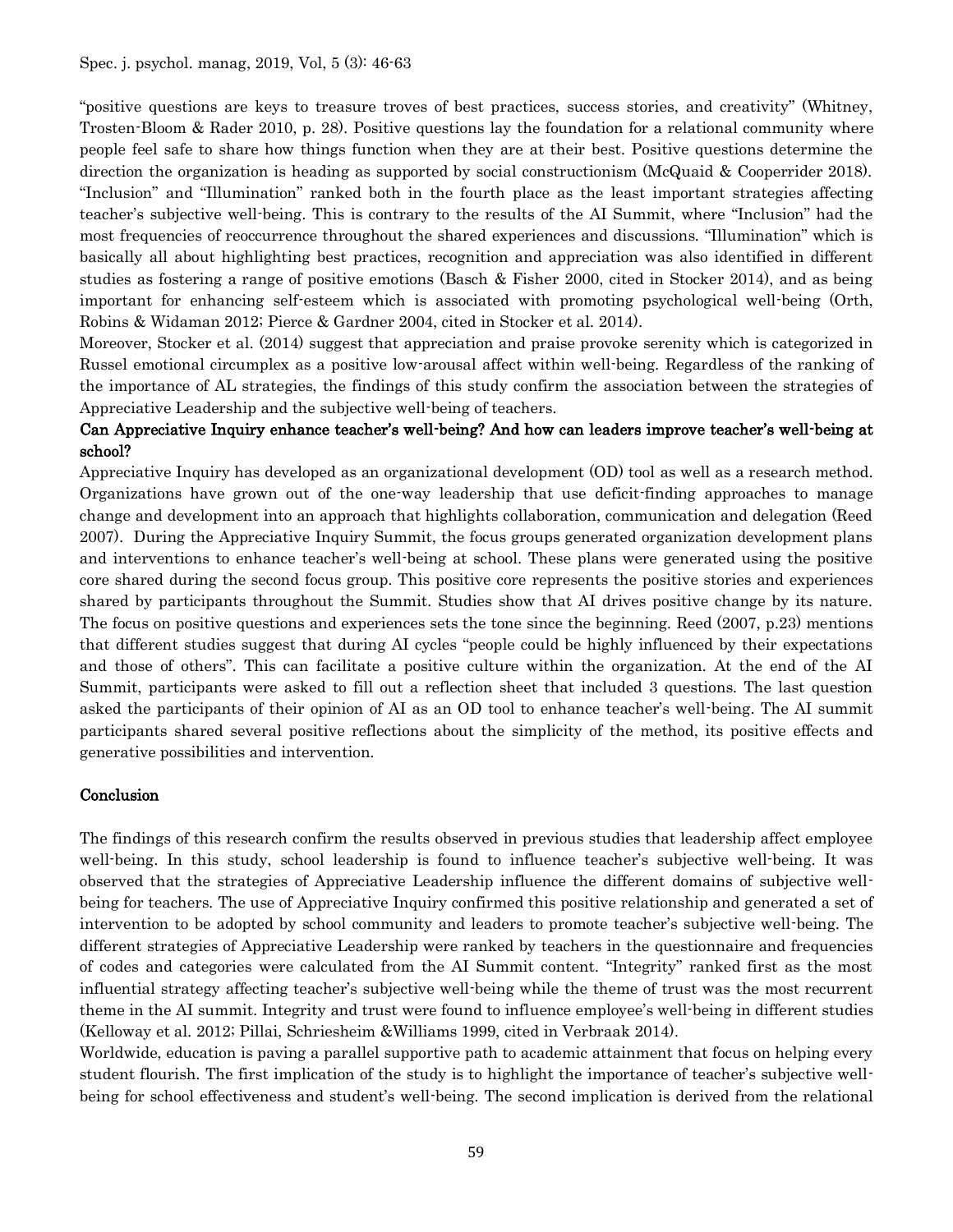Appreciative Leadership and generative Appreciative Inquiry. They both have a fundamental role in enhancing teacher's well-being and designing interventions for this purpose.

The use of Appreciative Inquiry as a research and organizational development tool is considered a strength for this research. This novel approach is gaining popularity in educational organizations and research. Appreciative Inquiry and Appreciative Leadership both hold positive potential for developing the human capital within schools and the educational sector. Raising the awareness for teacher's subjective well-being is another strength due to the important role teachers play in student's life and well-being. Furthermore, investigating the effect of Appreciative Leadership five strategies on teacher's well-being adds to the strengths of this study as previous research investigated the effect of different positive behavior only.

This study has some limitations too. The small sample size of 94 questionnaire respondents is considered insufficient for measuring SWB (OECD, 2013). However, this can be overlooked as the study did not aim to measure teacher's subjective well-being but more how teachers perceive the relationship between Appreciative Leadership and their subjective well-being. OECD (2013) recommends measuring subjective well-being at workplace as it can be beneficial for decision and policy-makers. However, it recommends that the "data need to be collected with large and representative samples and in a consistent way across different population groups and over time" (OECD 2013, p.3).

Limiting the five strategies of Appreciative Leadership to few words or terms in the questionnaire is another limitation. Each strategy encompasses different themes and behavior. The researcher had to clarify the original terminology used for these strategies because the respondents were unfamiliar with this leadership style and its terminology. Time is considered another limitation to this research. There wasn't enough time to measure the effect of the interventions produced by the Appreciative Inquiry 4-D cycle. A pre- and postmeasurement of teacher's well-being could measure the effectiveness of the approach and support or contradict the interventions and findings of this study.

The findings of the current study raise few important recommendations for further research and practice. The field of Appreciative Leadership and subjective well-being would benefit from further studies that measures well-being as an outcome of Appreciative Leadership strategies. Schools and governments need to focus more on teacher's well-being. This can be initiated by measuring teacher's well-being and moving forward from this point. Interventions and policies can be set through AI to assist teachers flourish at schools. This comes as the second recommendation and a fundamental one to develop the human capacity within schools and the human capital of any nation.

Raising the awareness of Appreciative Leadership at schools and organizations is as important as promoting well-being of teachers and comes as a third recommendation. Appreciative Leadership holds further benefits for the school community and effectiveness. Kelloway and Barling (2010) suggest that developing leaders with the intention of enhancing employee's well-being may result in promoting the well-being of leaders themselves. Appreciative leaders will find pride in their appreciative behavior and relational strategies that it might positively affect their own well-being. The fourth recommendation is linked to Appreciative Leadership but through raising the awareness of the positive power of Appreciative Inquiry as an intervention and a tool for organizational development. Current research is occupied with demonstrating the relationship between leadership, whether appreciative or not, and teacher's well-being. The field of research would benefit from a new approach to research that provides interventions that can be used to guide school leaders how to promote well-being of teachers and employees instead of framing a strategy or behaviour and investigating merely the relationship or correlation.

The results of this study are consistent with the findings of other studies on the role of leadership in enhancing teacher's (employee) well-being. However, this study approaches teacher's subjective well-being through the strategies of Appreciative Leadership aiming to enrich the literature where it falls short. Thus, it seeks to raise the awareness of this new approach of leadership that is full of potential through highlighting potential within organizations. Appreciative Leadership "is grounded in the field of Appreciative Inquiry" (Orr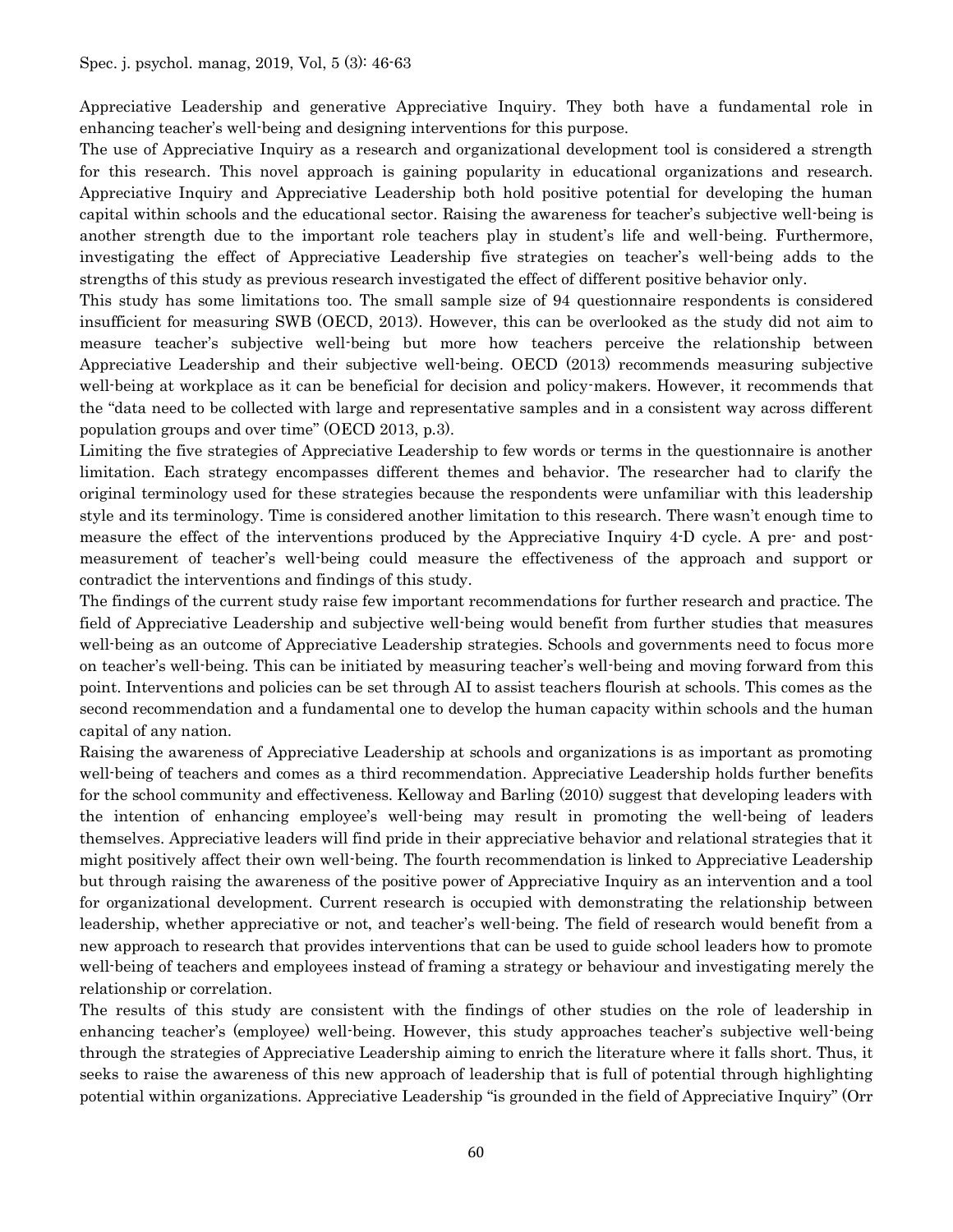& Cleveland-Innes 2015, p.235). This means it comes with a positive stance searching for the strengths and the positive in individuals, systems, and organizations. AI was born to oppose the deficit-based approaches by creating relational human organizations. Thus, it holds a lot of potential for organizational development and for promoting well-being of teachers and school leaders as well.

This study has gone some way towards enhancing our understanding of the use of Appreciative Inquiry by appreciative leaders to define what works best at schools, to dream of what the future can be, to design a path and plan to implement the dream, and to commit ourselves to this positive change and deliver it for the wellbeing of teachers at our schools. Furthermore, teacher's well-being highly affects student's academic and emotional well-being. Vision 2021 of UAE cannot find a better path to build the human capital, move forward with education and achieve a 1<sup>st</sup> rate educational system for the happiest nation than to enhance teacher's well-being.

### References

- 1. Absal, R. (2011). High teacher turnover drags Dubai school grades lower. Retrieved from https://gulfnews.com/news/uae/education/high-teacher-turnover-drags-dubai-school-grades-lower-1.833706
- 2. Abu Afifeh, K. A & David, S. A. (2016). Identifying leadership styles that influence students' learning environment: Perspectives from five schools in Abu Dhabi, UAE. Research Demagogue, 3(1), 40-45.
- 3. Al Husseini, A & David, S. A. (2017). The Impact of Head Teachers' Instructional Leadership Role on Teachers' Professional Practices in Four Private Schools in Dubai, the UAE, Research Nebula, 6(1), 23-28.
- 4. Bass, B., & Avolio, B. (2000). Improving organizational effectiveness. Thousand Oaks, Calif: Sage.
- 5. Brooks, R. (2015). An appreciative inquiry into the development of teacher well-being through organisational change: theory development and implications for practice (Ph. D.). University of Birmingham.
- 6. Bushe, G. (2005). Appreciative Leadership. Journal Of The American Dietetic Association, 105(5), 699-700. doi: 10.1016/j.jada.2005.03.016
- 7. Bushe, G. (2011). Appreciative Inquiry: theory and critique. In D. Boje, J. Hassard & B. Burnes, The Routledge Companion to Organizational Change (pp. pp. 87-103). Routledge.
- 8. Bushe, G., & Paranjpey, N. (2014). Comparing the Generativity of Problem Solving and Appreciative Inquiry. The Journal Of Applied Behavioral Science, 51(3), 309-335. doi: 10.1177/0021886314562001
- 9. Cohen, L., Manion, L., & Morrison, K. (2011). Research methods in education (7th ed.). New York: Routledge.
- 10. Cooke, P., Melchert, T., & Connor, K., K. (2016). Measuring well-being. The Counseling Psychologist, 44(5), pp. 730-757.
- 11. Cooperrider, D., Whitney, D., & Stavros, J. (2008). The Appreciative Inquiry Handbook. Oakland: Berrett-Koehler Publishers.
- 12. Cuban, L., & Usdan, M. (2003). Powerful reforms with shallow roots. New York: Teachers College Press.
- 13. Daly, A., & Chrispeels, J. (2019). From problem to possibility: leadership for implementing and deepening the processes of effective schools. Journal For Effective Schools, 4(1), pp. 7-25.
- 14. Daraghmeh, H.A.R., & David, S.A. (2017). Benchmarking of Educational Leaders' Technology Utilization: A study of the attitudes of education leaders in using technology in the UAE. Education Research Journal. 7(3), 48-58.
- 15. Donaldson, S., & Ko, I. (2010). Positive organizational psychology, behavior, and scholarship: A review of the emerging literature and evidence base. The Journal Of Positive Psychology, 5(3), 177-191. doi: 10.1080/17439761003790930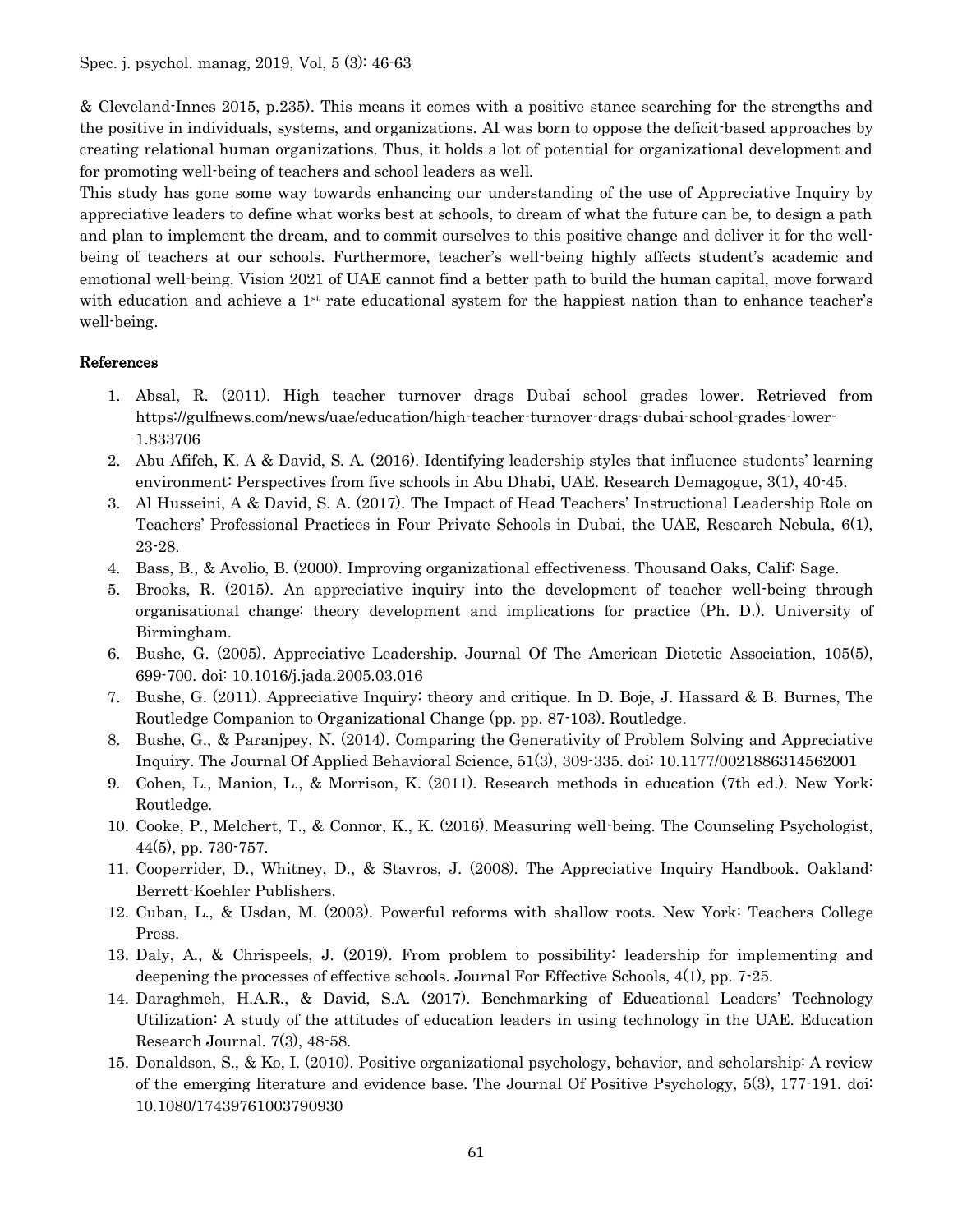- 16. Dubai Student Wellbeing Census 2018. (2018). Retrieved from https://www.khda.gov.ae/en/dswc
- 17. Fullan, M. (2003). The moral imperative of school leadership. Thousand Oakes, CA: Corwin Press Inc.
- 18. Gilbreath, B., & Benson, P. (2004). The contribution of supervisor behaviour to employee psychological well-being. Work & Stress, 18(3), 255-266. doi: 10.1080/02678370412331317499
- 19. Hallinger, P., & Heck, R. (2010). Collaborative leadership and school improvement: understanding the impact on school capacity and student learning. School Leadership & Management, 30(2), 95-110. doi: 10.1080/13632431003663214
- 20. Hirsch, E., Emerick, S., Church, K., & Fuller, E. (2006). Teacher working conditions are student learning conditions: a report on the 2006 North Carolina teacher working conditions survey. North Carolina: Center for Teaching Quality.
- 21. Jayawickreme, E., Forgeard, M., & Seligman, M. (2012). The engine of well-being. Review Of General Psychology, 16(4), pp. 327-342.
- 22. Kelloway, E., & Barling, J. (2010). Leadership development as an intervention in occupational health psychology. Work & Stress, 24(3), 260-279. doi: 10.1080/02678373.2010.518441
- 23. Kelloway, E., Turner, N., Barling, J., & Loughlin, C. (2012). Transformational leadership and employee psychological well-being: The mediating role of employee trust in leadership. Work & Stress, 26(1), 39-55. doi: 10.1080/02678373.2012.660774
- 24. McQuaid, M. (2018). "Can you create a positive disruption?" [Podcast].
- 25. McQuaid, M., & Cooperrider, D. (2018). Your change blueprint: how to design & deliver an AI summit. 1st ed. Australia: (1st ed.). Australia: Michelle McQuaid.
- 26. Mills, M., Fleck, C., & Kozikowski, A. (2013). Positive psychology at work: A conceptual review, stateof-practice assessment, and a look ahead. The Journal Of Positive Psychology, 8(2), 153-164. doi: 10.1080/17439760.2013.776622
- 27. National Agenda 2021. (2019). Retrieved from https://www.vision2021.ae/en/national-agenda-2021
- 28. OECD. (2013). OECD guidelines on measuring subjective well-being. Paris.
- 29. Orr, T., & Cleveland-Innes, M. (2015). Appreciative Leadership: Supporting Education Innovation. The International Review Of Research In Open And Distributed Learning, 16(4). doi: 10.19173/irrodl.v16i4.2467
- 30. Pavot, W., & Diener, E. (2019). 'Findings on subjective well-being: applications to public policy, clinical interventions, and education'. In P. Linley & S. Joseph, Positive psychology in practice (pp. pp. 679-692.). Hoboken, NJ: Wiley.
- 31. Reed, J. (2007). Appreciative Inquiry. USA: Sage publication.
- 32. Russell, J. (2008). Work performance and subjective well-being. Journal Of Career Assessment, 16(1), pp. 117-131.
- 33. Schiller, M., Holland, B., & Riley, D. (2011). Appreciative leaders. USA: Taos Institute.
- 34. Sharrocks, L. (2014). School staff perceptions of well-being and experience of an intervention to promote well-being. Educational Psychology In Practice, 30(1), 19-36. doi: 10.1080/02667363.2013.868787
- 35. Stocker, D., Jacobshagen, N., Krings, R., Pfister, I., & Semmer, N. (2014). Appreciative leadership and employee well-being in everyday working life. German Journal Of Research In Human Resource Management, 28(1-2).
- 36. Van Dierendonck, D., Haynes, C., Borrill, C., & Stride, C. (2004). Leadership Behavior and Subordinate Well-Being. Journal Of Occupational Health Psychology, 9(2), 165-175. doi: 10.1037/1076- 8998.9.2.165
- 37. Verbraak, K. (2014). Transformational leadership and employee well-being (MA). Tilburg University.